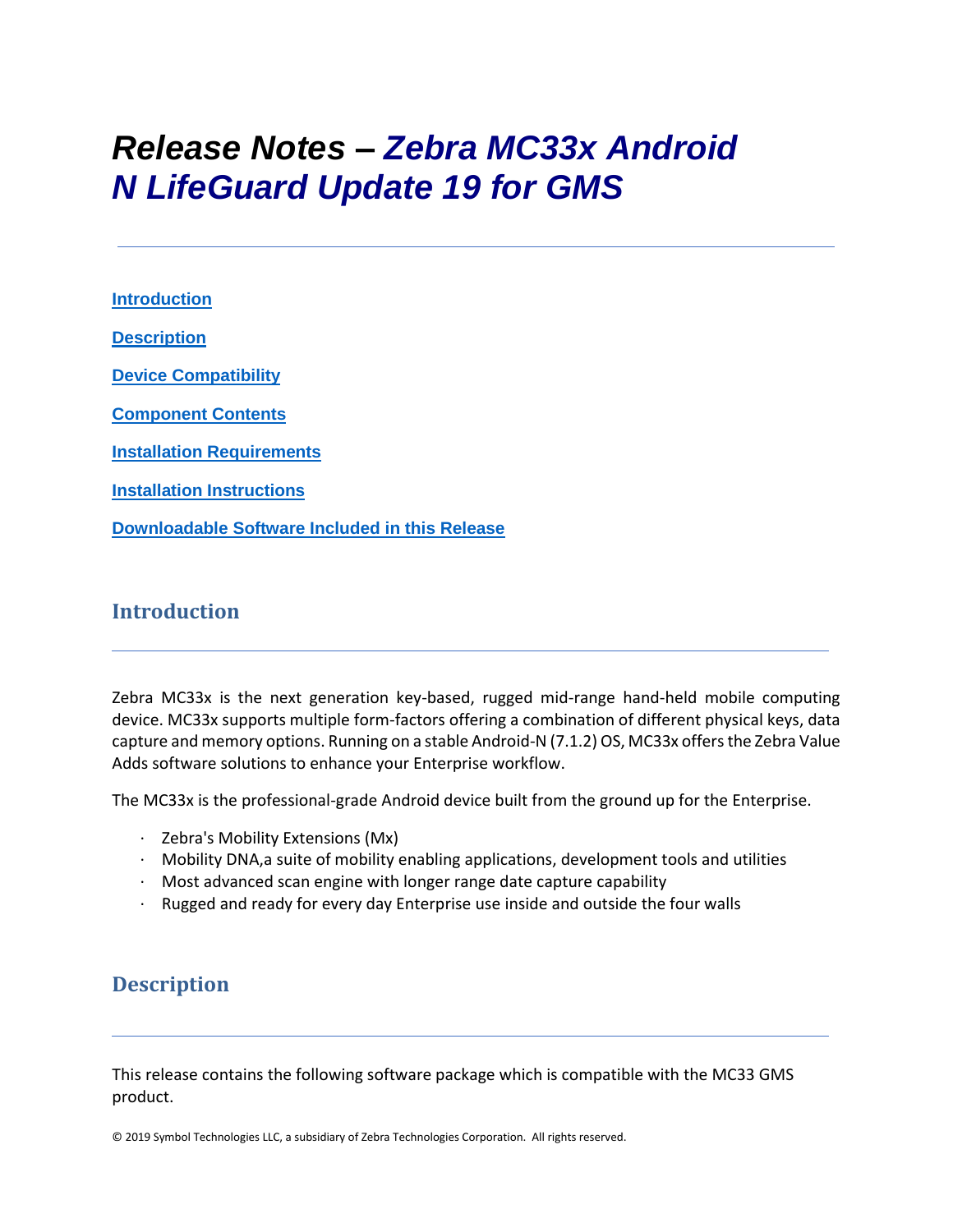LifeGuard patches are cumulative and include all previous fixes that are part of earlier patch releases.

## <span id="page-1-0"></span>Component Contents

| <b>Component / Description</b> | <b>Version</b>                                                                                                                                      |  |
|--------------------------------|-----------------------------------------------------------------------------------------------------------------------------------------------------|--|
| <b>Product Build Number</b>    | 01-01-49.00-NG-U19-STD                                                                                                                              |  |
| <b>Android Version</b>         | 7.1.2                                                                                                                                               |  |
| <b>Linux Kernel</b>            | 3.10.84                                                                                                                                             |  |
| <b>Android SDK Level</b>       | 25                                                                                                                                                  |  |
| Platform                       | QC8956                                                                                                                                              |  |
| <b>Bluetooth Stack</b>         | 1.1                                                                                                                                                 |  |
| <b>Flash Size</b>              | 32GB                                                                                                                                                |  |
| <b>RAM Size</b>                | 4GB                                                                                                                                                 |  |
| Scanning                       | 19.58.37.0                                                                                                                                          |  |
| <b>DataWedge</b>               | 7.3.22                                                                                                                                              |  |
| <b>EMDK</b>                    | 7.3.18.2318                                                                                                                                         |  |
| MXMF / OSX                     | MXMF-9.0.3.1 / QCT.71.7.10                                                                                                                          |  |
| Enterprise Keyboard (EKB)      | 2.1.1.3                                                                                                                                             |  |
| WiFi                           | FUSION_BA_2_10.0.4.026_N<br>Application: BA_2_10.0.1.012_N<br>Radio: BA_2_10.0.4.023_N<br>Middleware: BA_2_10.0.1.014_N<br>Firmware: 7.35.205.8 (r) |  |
| <b>PTT</b>                     | 3.1.35                                                                                                                                              |  |
| Touch FW                       | N/A                                                                                                                                                 |  |
| <b>RxLogger Utility</b>        | 5.4.13.0                                                                                                                                            |  |
| B <sub>2</sub> M               | N/A                                                                                                                                                 |  |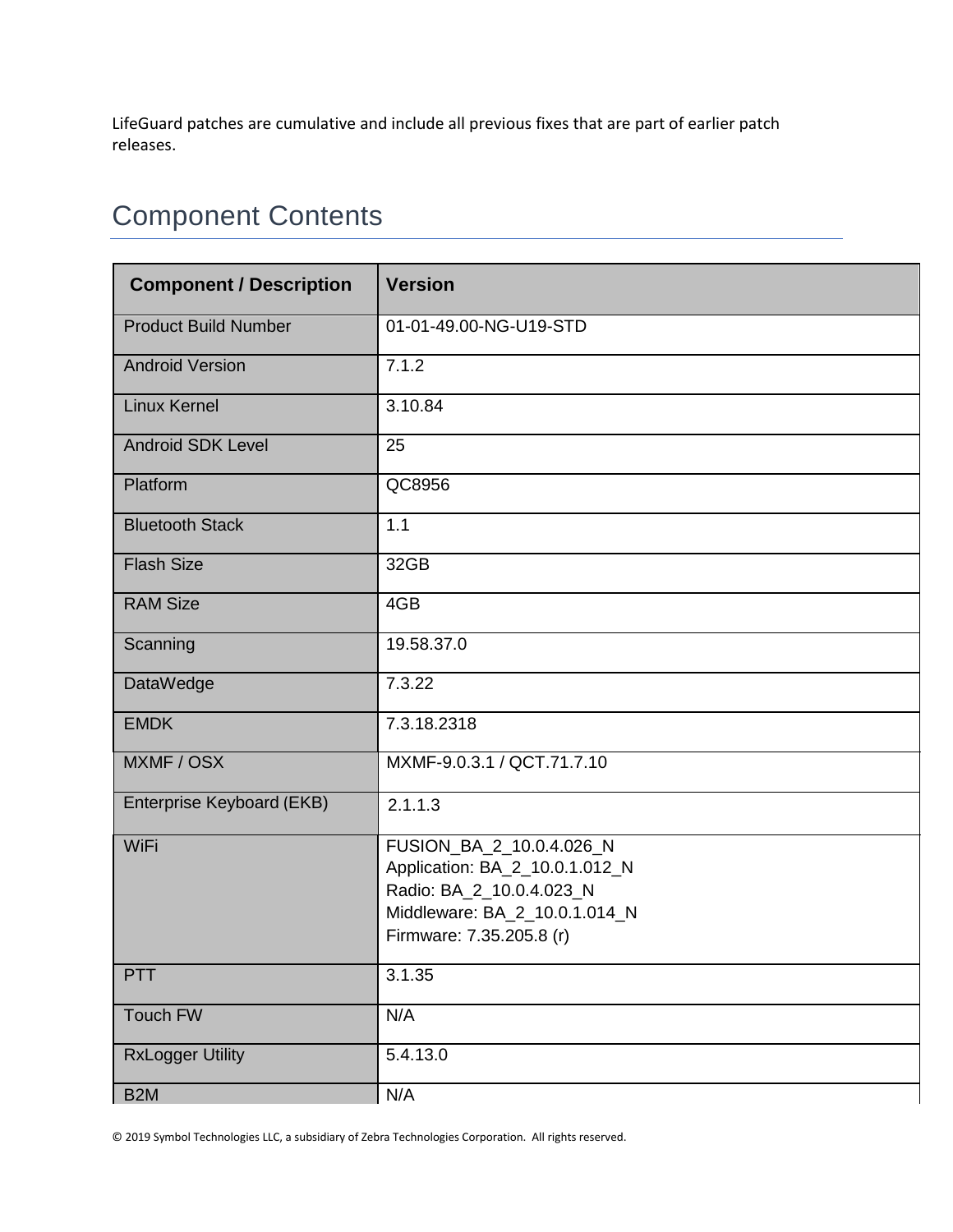| <b>Bluetooth Pairing Utility</b>                                                | 3.11                                                                                                                                              |
|---------------------------------------------------------------------------------|---------------------------------------------------------------------------------------------------------------------------------------------------|
| <b>Zebra Data Services</b>                                                      | 3.5.0.1145                                                                                                                                        |
| <b>File Browser</b>                                                             | 1.19.1.5                                                                                                                                          |
| <b>Stage Now</b>                                                                | 3.3.1.2000                                                                                                                                        |
| <b>App Gallery</b>                                                              | 3.0.1.7                                                                                                                                           |
| <b>User Guide</b>                                                               | N/A                                                                                                                                               |
| Sensors (Accel, Gyro)                                                           | 2061000, 2061000                                                                                                                                  |
| <b>MobiControl</b>                                                              | N/A                                                                                                                                               |
| Zebra Volume Control (ZVC)                                                      | 2.0.0.16                                                                                                                                          |
| <b>Battery Manager</b>                                                          | 1.3.8                                                                                                                                             |
| ActiveEdge                                                                      | 2.5.16                                                                                                                                            |
| WorryFreeWiFi (SmartMU)                                                         | 3.0.3                                                                                                                                             |
| SimulScan Demo App (only on<br>Imager input on SE4750/SE4850<br>configurations) | 3.0.2                                                                                                                                             |
| SimulScan Engine (only on<br>Imager input on SE4750/SE4850<br>configurations)   | 2.0.3                                                                                                                                             |
| <b>Device Central</b>                                                           | 2.1.0.9                                                                                                                                           |
| Zebra Software License Manager 3.1.1                                            |                                                                                                                                                   |
| Audio                                                                           | 0.24.0.0                                                                                                                                          |
| Diagnostic Tool                                                                 | 1.17.0.9                                                                                                                                          |
| Zebra Folder                                                                    | 8.1                                                                                                                                               |
| <b>FingerPrint</b>                                                              | Zebra/MC33/MC33:7.1.2/01-01-49.00-NG-U19-STD/174:user/release-<br>keys<br>Zebra/MC33/MC33C:7.1.2/01-01-49.00-NG-U19-<br>STD/174:user/release-keys |
| <b>Security Patch Level</b>                                                     | June 01, 2019                                                                                                                                     |
| <b>GMS Version</b>                                                              | $7.1$ _r8                                                                                                                                         |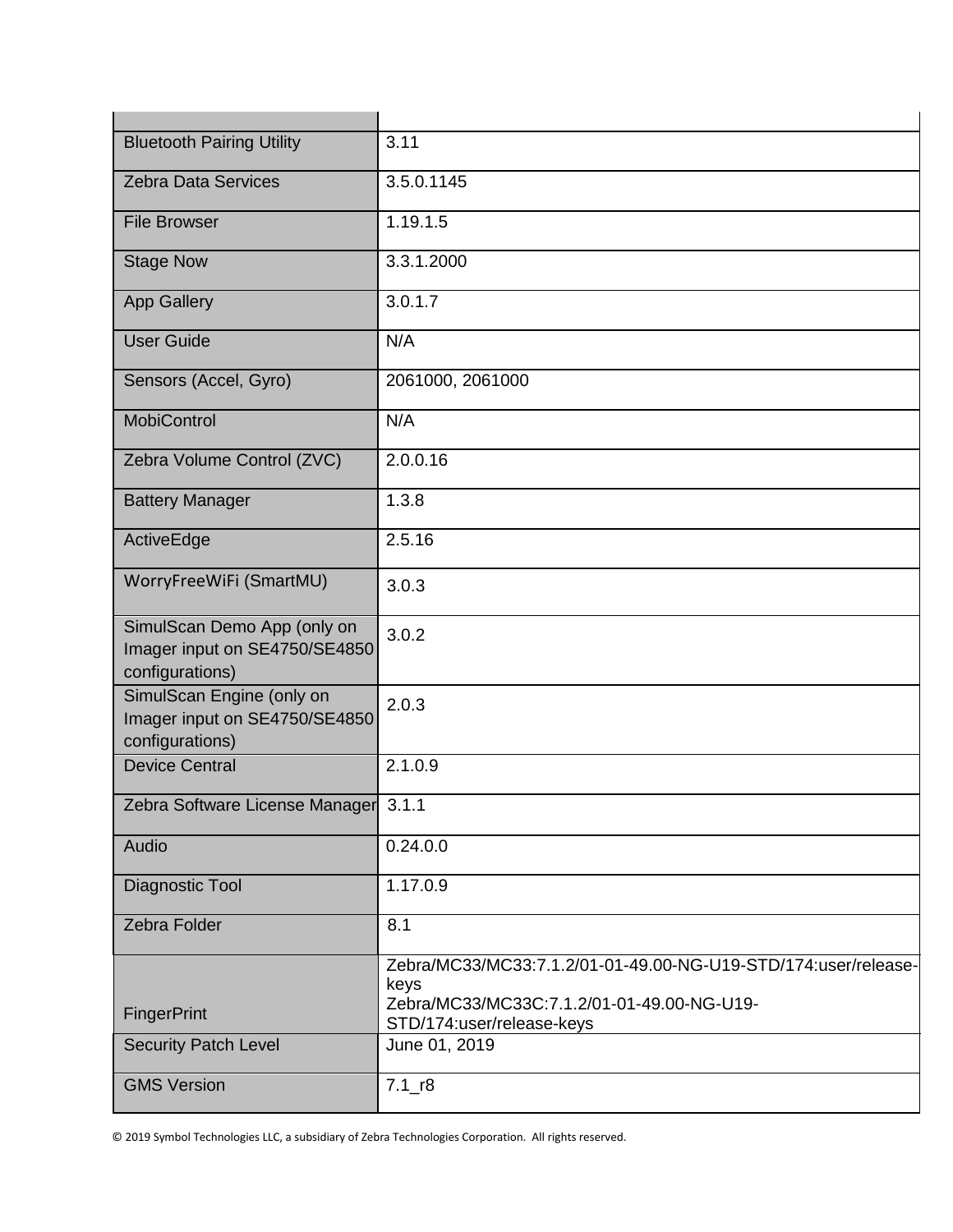#### **1. CFE v19 Updates:**

❖ CFE\_ATLAS\_01-01-49.00-NG-U19-STD.zip (GMS)

#### 1. **Android Security Patch Level:** June 1, 2019

- 2. MX, StageNow, EMDK, Datawedge, Enterprise keyboard component updates: **Note**: For detailed release notes, please refer [http://techdocs.zebra.com](http://techdocs.zebra.com/)
	- o MX: v9.0.3.1
		- a. SPR36994 Resolved MX initialization issue wherein EHS was calling MX before completion of MX initialization process.
		- b. SPR36768 Resolved an issue wherein EHS Hostname in title was not reflecting updated HostName after device reboot.
		- c. SPR36581 Resolved an issue wherein MX was returning invalid package name error when SOTI was being enrolled as DO.
		- d. SPR36479 Resolved an issue where mapping a key using Key Manager CSP to trigger an intent was not working.
	- o StageNow: v3.3.1.2000
	- o Datawedge: v7.3.22
		- a. SPR37124 Resolved an issue where in ADF rule with crunch spaces was removing last character from barcode data with space.
	- o EMDK: v7.3.18.2318
	- $O$  DDT: v1.17.0.9
	- o Enterprise Keyboard: v2.1.1.3
	- o Scanner Framework: v19.58.37.0
		- a. SPR37064 Resolved wrong property.
		- b. SPR36685 Resolved an issue wherein scan engine was failed to initialize during powerup.
		- c. SPR37175 Resolved an issue where in multiple application can enable the same scanner without one app releasing it.
		- d. SPR-37014 Disable firmware update on 8956 N Products.
		- e. SPR 37201 Resolved an issue wherein scan HardTrigger stops working once Language Settings are modified.
		- f. SPR36927 Resolved an issue where scanner was not available for any app when multiple apps enable the scanner and any app among disable the scanner when it moves to background.
		- g. SPR37060/SPR36880 Resolved an issue wherein Datawedge was not disabling the scanner upon resume during app transition from background to foreground causing intermittent scanning failures.
		- h. SPR36925 Resolved an issue wherein scanner was not available for second app when an ANR or crash occurred on the first app
		- i. Integrated new imgkit version IMGKIT\_8.02T01.16.
	- o Wifi: FUSION\_BA\_2\_10.0.4.026\_N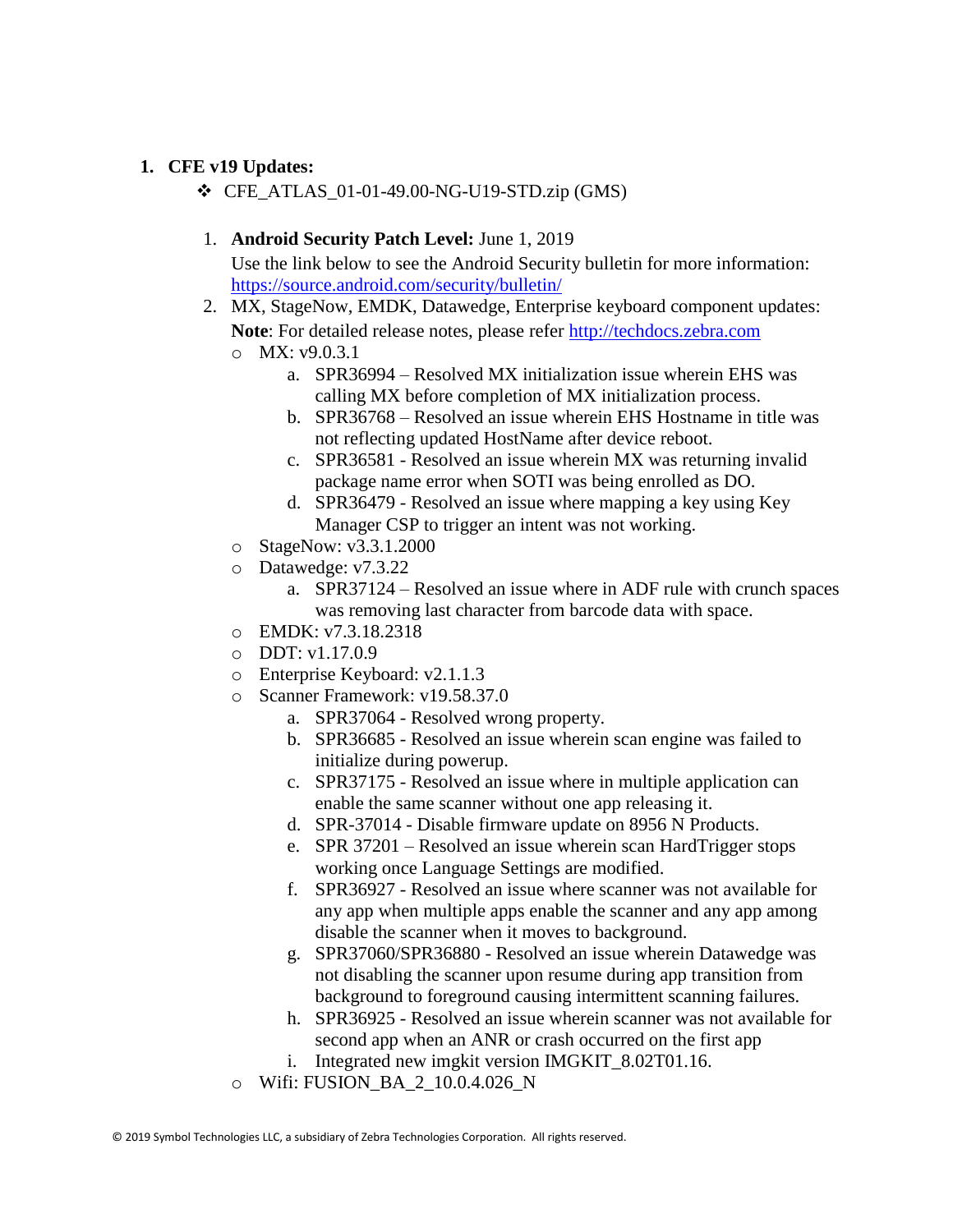- a. SPR36741 Resolved an issue wherein device is taken long time to connect in case of failure scenario.
- b. SPR36855 Resolved an issue where WiFi becomes disabled after reboot because of a GPS module exception.
- $\circ$  RxLogger Version 5.4.13.0
- o Diagdaemon Version 5.4.16.0
- o OSX Version QCT.71.7.10
- o Zebra Data Services Version 3.5.0.1145
- o Device Central: v2.1.0.9
	- a. Added support to start scan and pair by squeezing hardware scan trigger.
- 3. SPR36961 Resolved an issue wherein Zebra RFID Mobile app (APK) disappears from app menu after reboot.
- 4. SPR36958 Resolved an issue wherein disabling Airplane Mode using PowerKey Manager is not working
- 5. SPR37152 Resolved an issue wherein devices has trouble reading and connecting to devices over NFC.
- 6. SPR36691 Resolved an issue wherein location gets turned off on every reboot.
- 7. SPR36600/37084 Resolved an issue wherein device would not boot to the OS due to an exception while removing packages.
- 8. SPR36897 Updated Telstra M2M APN with DUN type.
- 9. SPR36658 Made a change to perform correction on unsealed batteries.
- 10. SPR36294 Resolved an issue with scanner wherein the imager was not configured correctly during boot up.
- 11. SPR36396 Resolved an issue wherein device not connecting to network with China Unicom SIM.
- 12. SPR36879 Adding scan code POUND and STAR.
- 13. SPR36347 Resolved an issue wherein SIP was showing irrespective of "Show Virtual Keyboard" on first launch of chrome browser.
- 14. SPR36691/37039 Resolved an issue wherein Airplane mode gets greyed out after reboot.
- 15. SPR37380 Resolved an issue wherein "Memory" in Settings app was translated wrongly in Deutsch(Deutschland).
- 16. SPR36778 Resolved an issue wherein Static IP address was not being set using Ethernet Manager.
- 17. SPR37404 Resolved an issue wherein Airplane mode gets greyed out after reboot.

#### **Known issue:**

"Zebra Data Service Plugin has stopped" Pop-up has been observed while downgrading from latest patch (LifeGuard 19) to other patches.

## **2. CFE v18 Updates (Removed from support portal):**

 $\div$  CFE ATLAS 01-01-49.00-NG-U18-STD.zip (GMS)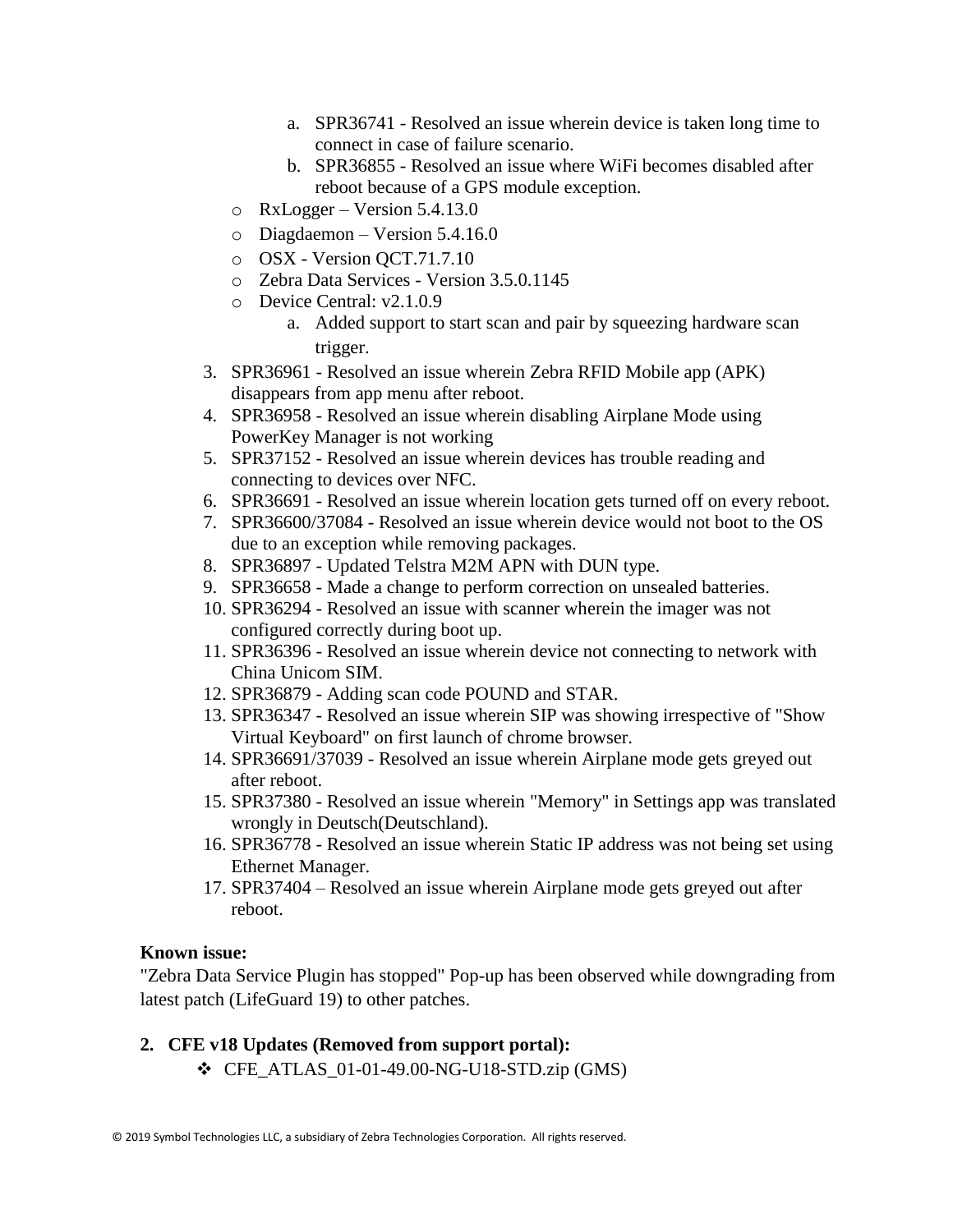1. **Android Security Patch Level:** March 1, 2019

Use the link below to see the Android Security bulletin for more information: <https://source.android.com/security/bulletin/>

- 2. Updated below mentioned components:
	- o OSX Version QCT.71.7.9.1
		- a. SPR35906 Resolved an issue in EHS system restricted settings.
	- o Scanner Framework: Version 19.54.37.0
		- a. SPR36333 Resolved an issue wherein enabling DW simulscan option locks up device after suspend/resume.
- 3. SPR36262 Resoled an issue wherein NTP parameters were not updated when applied through Stagenow.
- 4. SPR36165 Added Supported LTE bands in the specific hardware.
- 5. Enabled Native Screen Blanking service.

## **3. CFE v17 Updates (Removed from support portal):**

 $\div$  CFE ATLAS 01-01-49.00-NG-U17-STD.zip (GMS)

CFE v16 numbering is skipped for public posting and reserved for LGE-FOTA Beta.

1. **Android Security Patch Level:** February 1, 2019

- 2. MX, StageNow, EMDK, Datawedge, Enterprise keyboard component updates: **Note**: For detailed release notes, please refer [http://techdocs.zebra.com](http://techdocs.zebra.com/)
	- o MX: v8.4.1.3
		- a. SPR35491/35856 Resolved an issue where in Analytics Manager was throwing "Index out of bound error " when a Stagenow Barcode is scanned.
		- b. SPR35928 Resolved an issue where Clock Manager CSP accepts timezone id in "/Etc" Olson format.
		- c. SPR35908 Resolved an issue wherein admin and user generated certificates could not be downloaded from external server.
		- d. SPR35855 Resolved an issue where in Google Keyboard settings was not persisting.
	- o Enterprise Keyboard: v2.0.1.9
	- o StageNow: v3.2.1.0
	- o EMDK: v7.2.2.2202
	- o DataWedge: v7.2.5
	- $O$  DDT: v1.16.1.3
	- o Oem Config: v8.4.0.1
	- o WorryFreeWiFi (SMARTMU): v3.0.3
		- a. Added support for WorryFree WiFi CSP
	- o Device Central: v2.0.22.1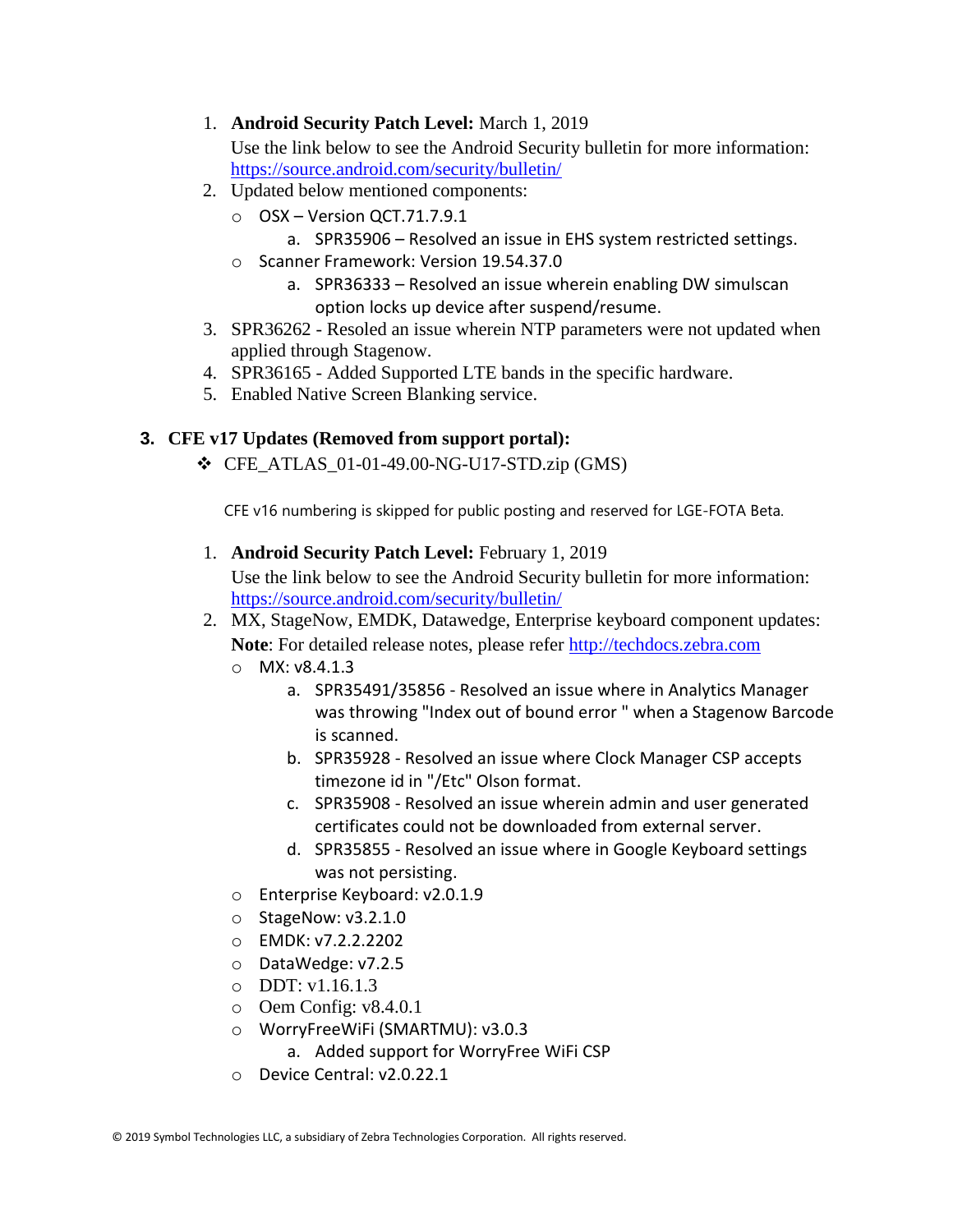- a. SPR36473 Show the Battery percentage on the Device Central App main screen when DS3678-ER connected to the mobile device.
- o Wifi: FUSION\_BA\_2\_10.0.4.025\_N
	- a. SPR36248 Resolved an issue where StageNow configuration will not work with TC75x HW ID 33 device.
	- b. SPR35982 Resolved an issue where roaming failure is observed in disconnect suppression state.
	- c. SPR36361 Enhanced device performance by increasing the value of wlan retries to 12 from the current value of 7.
	- d. SPR35825 Resolved an issue wherein one-way audio is observed during a call sometimes.
	- e. SPR36075 Fixed an issue wherein voice packets were not tagged with correct QoS category sometimes which might have caused choppiness in audio call.
- 3. SPR36275 Resolved an issue where-in Camera swap option was still visible in camera App even after disabling one of the camera [Front/Rear] in TC7x devices via StageNow.
- 4. SPR36344 Resolved an issue wherein device radio states are not recovered if incorrect Battery Swap is performed.
- 5. SPR36213 Resolved an issue wherein device would reboot upon enabling data saver when Bluetooth tethering is enabled in DO mode.
- 6. SPR35347 Resolved an issue wherein device would not boot to the OS after enabling data saver in DO mode.
- 7. SPR35950 Resolved an issue wherein SwiftKey Keyboard Breaks Scanning After Reboot.
- 8. SPR35991 Resolved an issue wherein when soft-keyboard is switched, sometimes Scan data stops to transmit to apps.
- 9. SPR35523 Resolved an issue where on disabling Airplane Menu in power key menu, this caused Cellular network settings to be greyed out in settings.

## **4. CFE v15 Updates (Removed from support portal):**

- $\div$  CFE ATLAS 01-01-49.00-NG-U15-STD.zip (GMS)
- 1. **Android Security Patch Level:** January 1, 2019 Use the link below to see the Android Security bulletin for more information: <https://source.android.com/security/bulletin/>
- 2. Updated below mentioned components:
	- o WiFi: FUSION\_BA\_2\_10.0.3.020\_N:
		- a. SPR35628 Resolved an issue where validation of Radius server certificate fails.
		- b. SPR35593 Resolved a device reboot issue where DHCP Option received with more than expected length.
	- o Scanner Framework: Version 19.50.37.0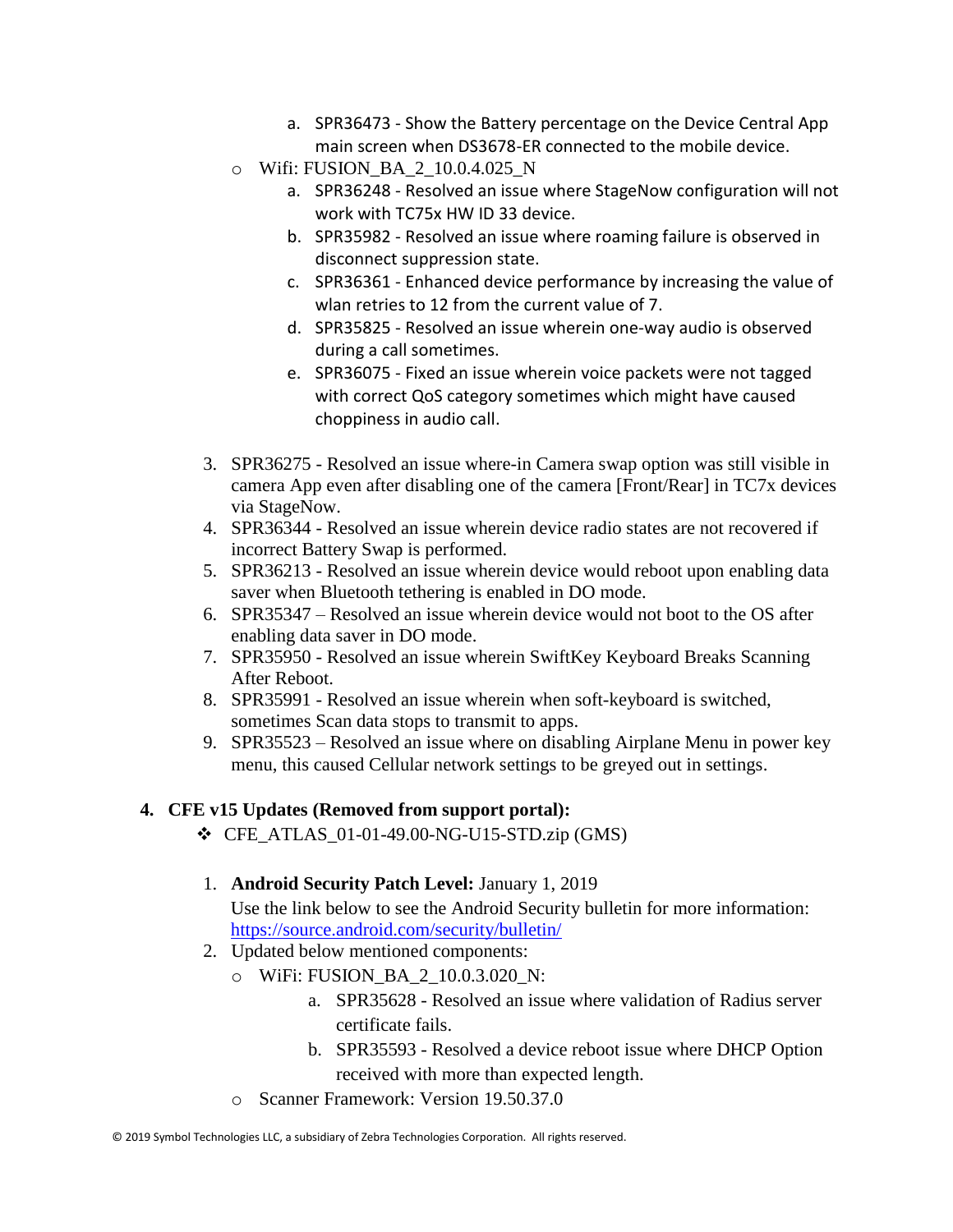- a. SPR35288 Fixed an issue wherein initialization of scanner was taking ~1sec.
- b. SPR35054 Added support for reduced quite zone barcode decoding.
- c. SPR34844 Resolved an issue wherein multiple open calls are prevented when multiple application tries to open scanner without releasing previous instance.
- o OSX Version QCT.71.7.9
	- a. SPR36117/36095 Resolved an issue wherein the scanned data would not come to the Apps, Airplane menu item was missing in the Power key menu and Home and recent buttons were not functional
- 3. SPR35414 Resolved an issue to differentiate BT scanners and to avoid multiple paring and un-paring events.
- 4. SPR36019 Resolved an issue wherein serial port control signals were not working as expected.
- 5. SPR36143 Resolved an issue wherein remapping of control modifier keys were not persisting across a reboot.

## **5. CFE v14 Updates:**

- ❖ CFE\_ATLAS\_01-01-49.00-NG-U14-STD.zip (GMS)
- 1. **Android Security Patch Level:** December 1, 2018 Use the link below to see the Android Security bulletin for more information: <https://source.android.com/security/bulletin/>
- 2. SPR35256 Resolved an issue causing NTP synchronization failure.
- 3. SPR35065 Resolved an issue to include the correct EXIF orientation tag data, in the jpeg image capture by camera.
- 4. SPR34861 Resolved an issue wherein earlier versions of velocity app installation (1.x) was not persisting after reboot.

## **6. CFE v13 Updates:**

- ❖ CFE\_ATLAS\_01-01-49.00-NG-U13-STD.zip (GMS)
- 1. **Android Security Patch Level:** November 1, 2018 Use the link below to see the Android Security bulletin for more information: <https://source.android.com/security/bulletin/>
- 2. MX, StageNow, EMDK, Datawedge, Enterprise keyboard component updates: **Note**: For detailed release notes, please refer [http://techdocs.zebra.com](http://techdocs.zebra.com/) o MX: 8.2.3.1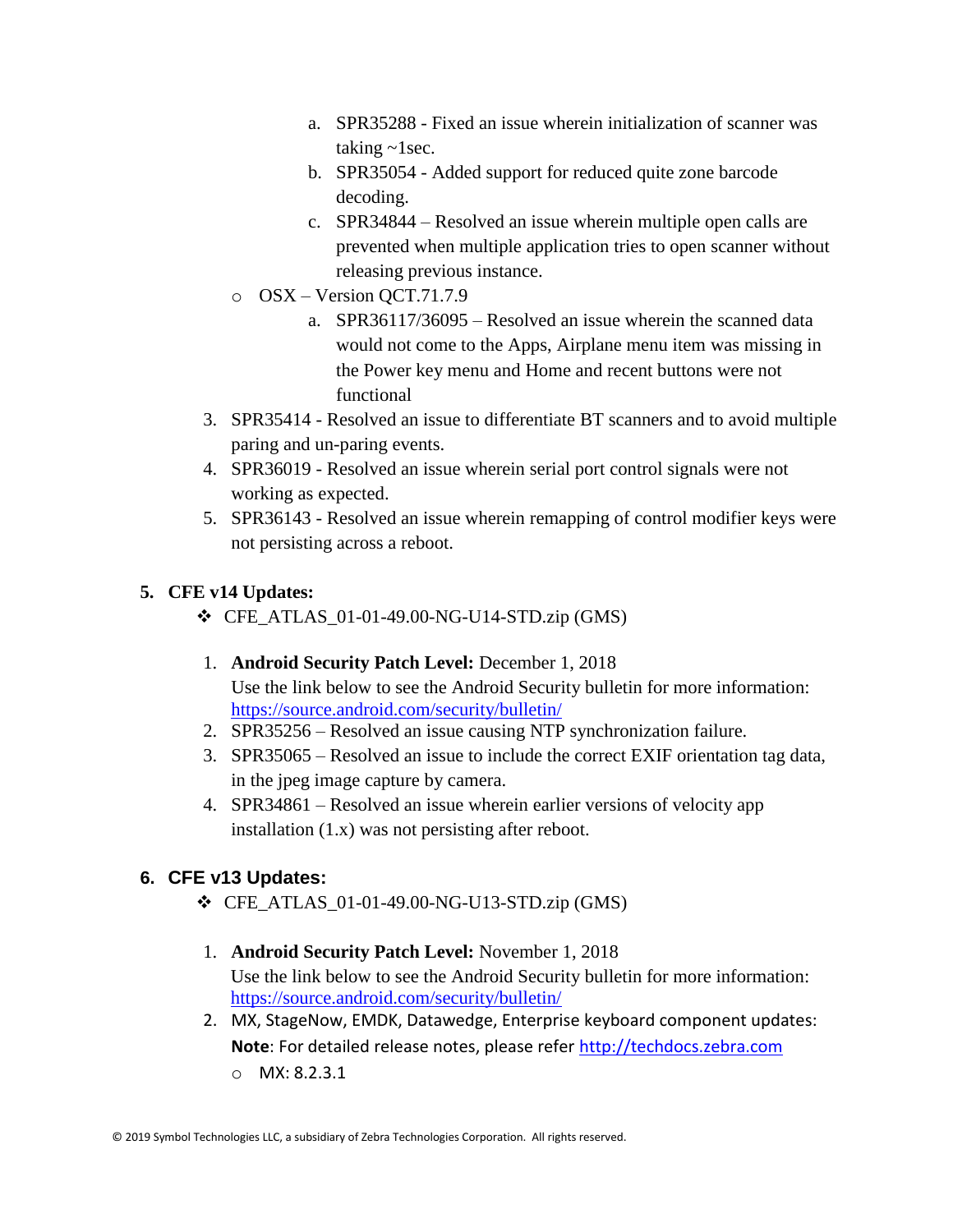- b. SPR35665 Resolved an issue wherein Google keyboard settings are not persisting through a reboot when configured directly after factory reset.
- c. SPR34771 Resolved a synchronization issue in Mx.
- o StageNow client: 3.1.1.1019
- o EMDK: 7.0.0.2000
- o DataWedge: 7.0.4
- o Enterprise Keyboard: 1.9.0.9
	- a. SPR35603 Fixed an issue wherein Enterprise Keyboard was disappearing when an external keyboard was connected.
- 3. SPR35286 Resolved issue where alpha keys do not work properly on 29-key keyboard in certain applications.
- 4. SPR35692 Fixed an issue where it was not possible to disable "Show virtual keypad" from "Settings / Languages & Input / Physical Keyboard".
- 5. Added enable/disable Settings drawer feature implementation in OSX.
- 6. B2M client included in disabled mode.

## **7. CFE v12 Updates:**

- ❖ CFE\_ATLAS\_01-01-49.00-NG-U12-STD.zip (GMS)
- 1. **Android Security Patch Level:** October 1, 2018

- 2. Updated below mentioned components:
	- o WiFi: FUSION\_BA\_2\_10.0.3.019:
		- a. Enable/Disable FAPI support to turn ON/OFF hotspot via CSP.
		- b. SPR34760 Resolved an issue wherein the device was unable to reconnect after some idle hours in low coverage.
		- c. Enable/Disable Captive Portal Support.
	- o SmartMU: Version 3.0.2:
		- a. SmartMU app name change to WorryFreeWiFi
	- o Device Central: Version 2.0.17.0
	- o Scanning Framework: Version 19.11.37.1
		- a. SPR34484 Resolved an issue wherein exceptions were not thrown when multiple apps try to open scanner instance without earlier instance being released.
- 3. SPR34300 Added Auto Screen Rotation to Lock screen.
- 4. SPR35090 Resolved an issue wherein disabling captive portal detection was not working.
- 5. SPR35065 Resolved an issue to include the correct EXIF orientation tag data in the jpeg image capture by camera.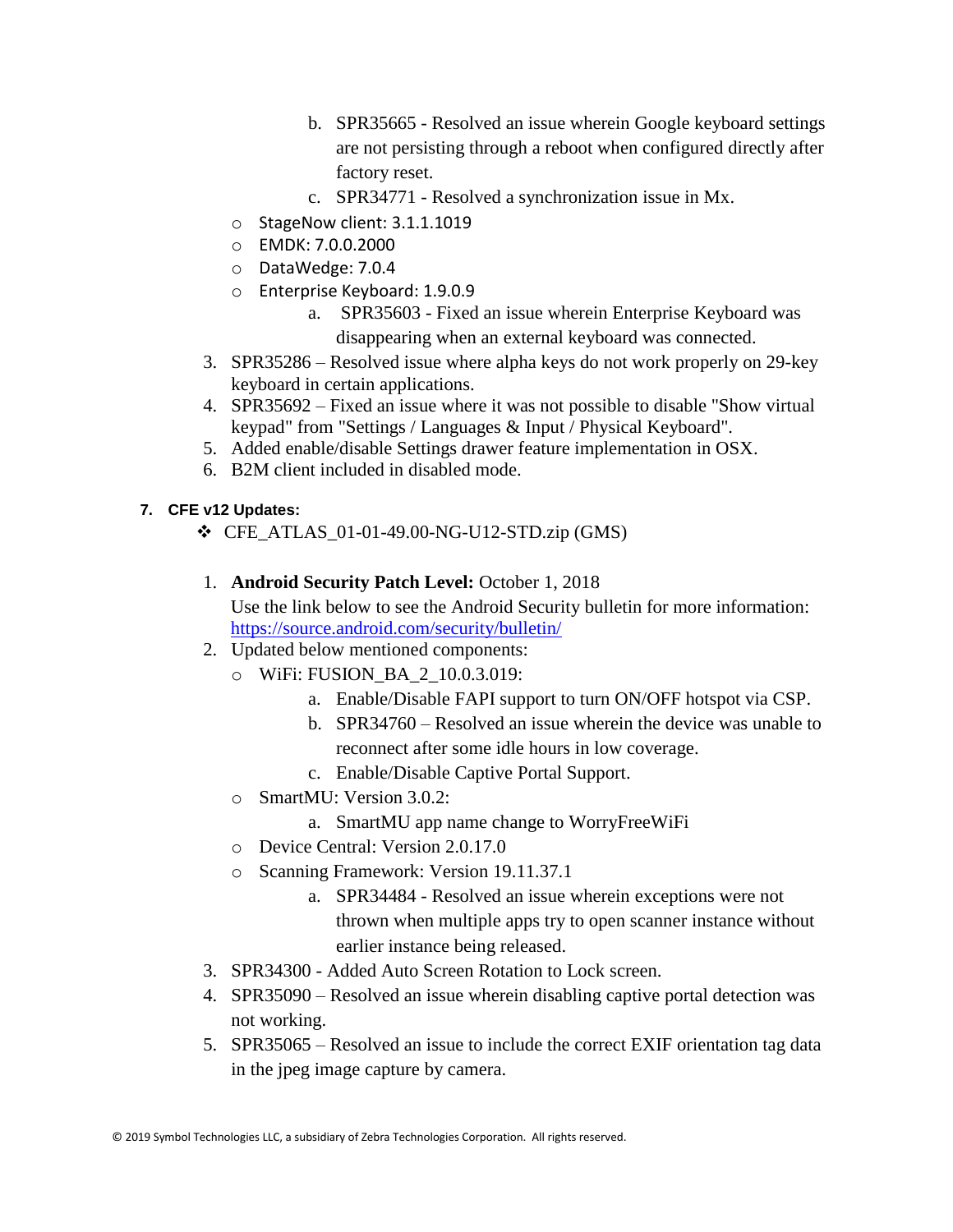- 6. SPR35462 Fixed an issue wherein keyboard selection notification was being shown on hard keypad devices.
- 7. SPR35216 Resolved an issue where Proxy Auto Config (PAC) did not work properly following stops/restarts of the PacService
- 8. SPR35188 Disabled QC Quick Charge 3.0 which allows the device to charge at 9v (since many 3rd party cables are rated for only 5v use).
- 9. SPR34978 Resolved an issue wherein the device was unable to set private apn through EMDK or StageNow.
- 10. SPR35021 Resolved an issue where Auto PAC Proxy settings are not preserved after Android desert update.
- 11. Added new APN for Telstra-M2M.

## **8. CFE v11 Updates:**

- ❖ CFE\_ATLAS\_01-01-49.00-NG-U11-STD.zip (GMS)
- 1. **Android Security Patch Level:** September 1, 2018

Use the link below to see the Android Security bulletin for more information: <https://source.android.com/security/bulletin/>

- 2. Updated below mentioned components:
	- o Enterprise Keyboard: Version 1.9.0.4
	- o Diagnostic Tool: Version 1.16.0.1
	- o OEMConfig: Version 8.1.0.9
	- o Device Central: Version 2.0.11.0
	- o Zebra Software License Manager: Version 3.1.1
	- o Zebra Data Services: Version 1.0.0.1002
- 3. MX, StageNow, EMDK, Datawedge component updates:

**Note**: For detailed release notes, please refer [http://techdocs.zebra.com](http://techdocs.zebra.com/)

- o MX: Version 8.1.0.10
	- a. SPR34716 Resolved an issue wherein the MX was getting killed by Backup manager and didn't restart properly.
- o StageNow: Version 3.1.1.1018
- o EMDK: Version 6.10.12.1312
- o Datawedge: Version 6.9.49
	- a. SPR34429 Resolved an issue wherein DataWedge failed to load "default Profile0".
	- b. SPR34614 Resolved an issue in DataWedge wherein scanner could not be enabled due to quick enabling and disabling of scanner through Intents.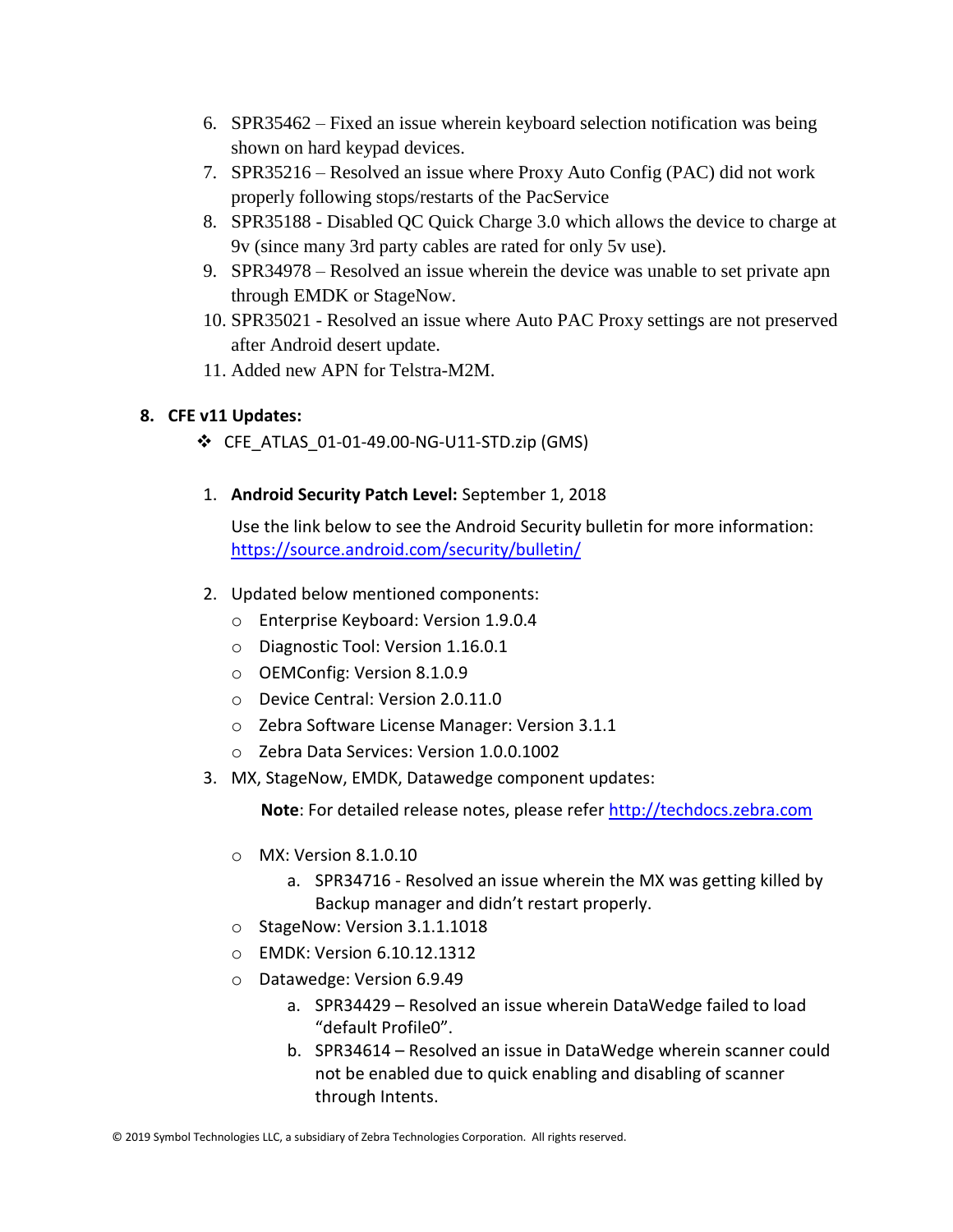- c. SPR34972 Implemented new parameters in scanner input plugin API so that the API takes considerable less time to suspend/reenable of the scanner
- 4. CVE-2018-5383 was corrected preventing unauthenticated BT pairing.
- 5. SPR34716 Resolved an issue wherein the MX was getting killed by Backup manager and didn't restart properly.
- 6. Included Zebra Software License Manager v3.1.1.
- 7. Added LEAP Profile support.
- 8. Data Analytics changes:
	- o DataAnalytics has been renamed to Zebra Data Service.
	- o DAInBuiltDCA has been renamed to Zebra Data Service Plugin.
	- o SettingsEULA has been renamed to Zebra Data Services.
	- o In this release, the ZDS-EULA pop up during configuring the device, can be automatically skipped if the device is configured for Device Owner mode or when SUWBypass is used.
	- $\circ$  DO mode configuration mechanism includes NFC bump, QR code, AFW# and Zero touch.
	- o SUW Setup Wizard Bypass can set with PowerMgr CSP.
	- $\circ$  On Automatic skipping of Zebra EULA, Zebra's default settings and data collection rules will be configured on the device.

## **9. CFE v10 Updates:**

- ❖ CFE\_ATLAS\_P10\_NG\_01-01.49.zip (GMS)
- 1. **Android Security Patch Level:** August 1, 2018

- 2. Updated below mentioned components:
	- o OSX Version QCT.71.7.7.1
	- o Scanning Framework Version 19.11.37.0
- 3. SPR34695 Resolved an issue wherein Google play protect setting was not persisting across reboot.
- 4. SPR35062 Resolved an issue wherein setting Default Launcher was failing when more than one third party launcher was installed in the device.
- 5. SPR34648 Resolved an issue where malformed DHCP Option 150 (TFTP Server Address) was passed during DHCP exchange.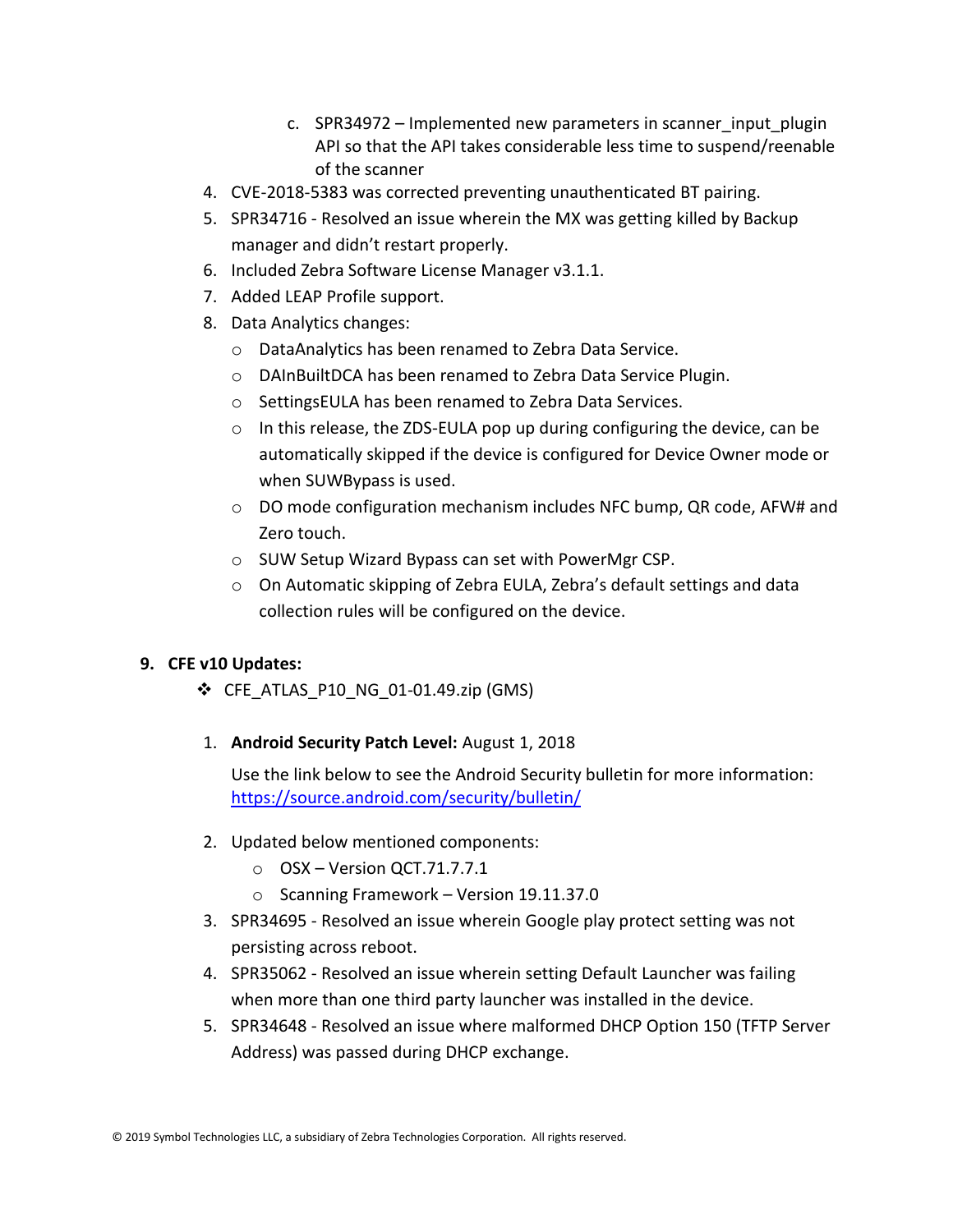- 6. SPR34445 Resolved an issue wherein scanner exceptions were observed while scanning DATAMATRIX barcodes using DS3678 scanner resulting in scanner beam failures.
- 7. SPR34310 Resolved an issue where in CANCELREAD API was not working when Continuous Mode was enabled.
- 8. SPR34757 Resolved an issue where DHCP Option 42 (NTP servers) has more entries than expected.
- 9. SPR34046 Resolved an issue wherein there were Bluetooth scanner disconnections noticed while audio was being played simultaneously on BT headset.

## **10. CFE v9 Updates:**

- $\div$  CFE ATLAS P09 NG 01-01.49.zip (GMS)
- 1. **Android Security Patch Level:** July 1, 2018 Use the link below to see the Android Security bulletin for more information: <https://source.android.com/security/bulletin/>
- 2. Updated below mentioned components:
	- $\circ$  MX Version 8.0.2.0
	- $\circ$  EKB Version 1.8.0.8
	- o StageNow Client Version 3.0.1.1038
	- o DataWedge Version 6.8.54
	- o WiFi FUSION\_BA\_2\_10.0.1.019\_N
	- o SmartMU Version 3.0.1
	- $\circ$  OSX Version QCT.71.7.7.0
	- o DataAnalytics Version 3.3.0.1113
- 3. After an upgrade from non-EULA to EULA BSP, the Data Analytics Engine (DAE) upgrades to v3.3.0.1113 and takes about 35 secs to initialize for the first time. During this time the Settings->Zebra (EULA) page will show the default status of Device Data toggle button as enabled until initializing is complete.
- 4. Audio Optimization resulting in a 75% reduction is buffering between HAL and ALSA in both the RX and TX leg of a VoIP Call reducing device's contribution to the mouth to ear delay significantly. Impact is to VoIP use case only on all SKU's.
- 5. SPR34894 Fixed an issue in DataWedge wherein scanner could not be enabled due to quick enabling and disabling of scanner through Intents.
- 6. SPR34743 Keyboard configuration properties has been changed for software keyboard pop up scenario.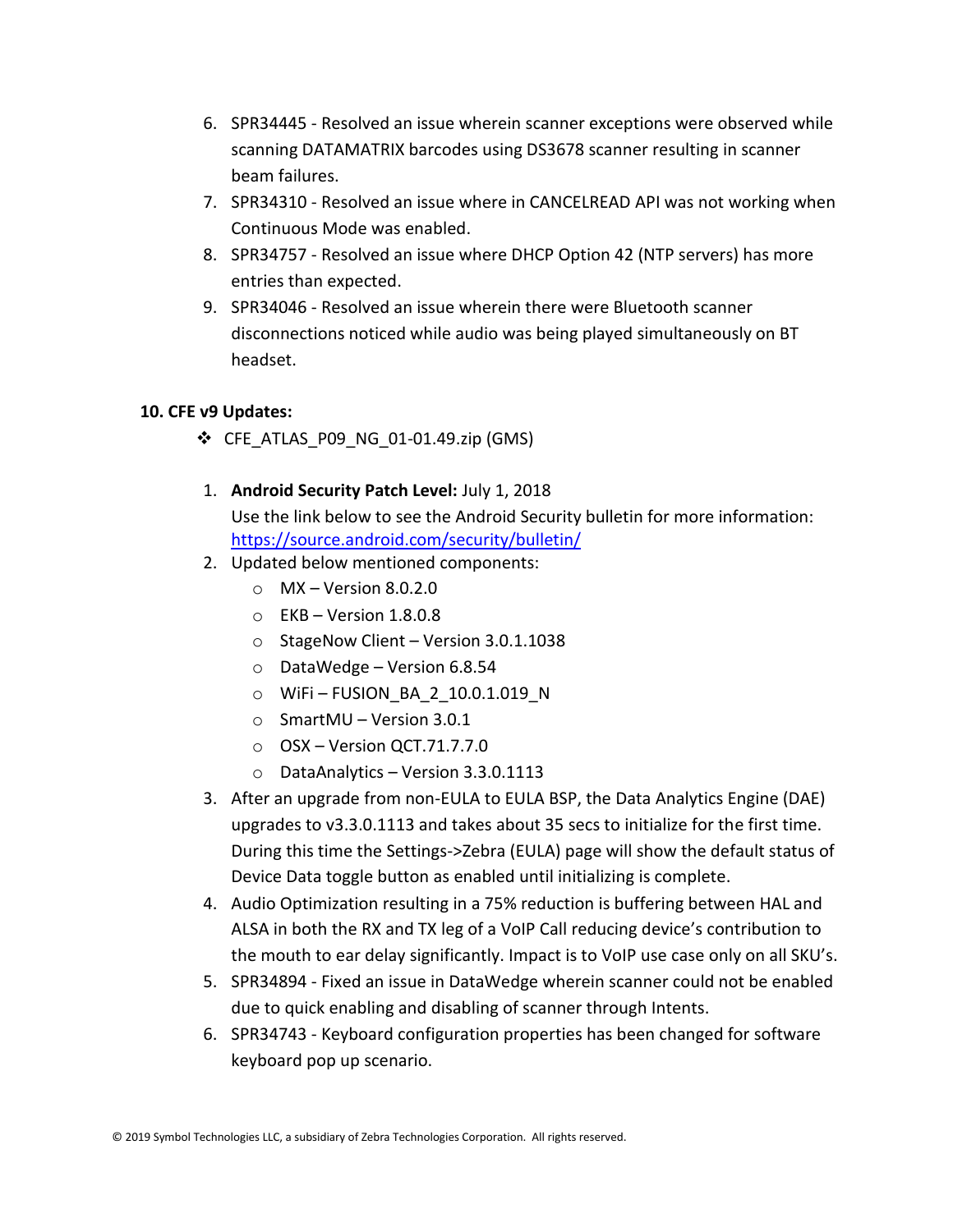- 7. SPR34906 Resolved an issue wherein device used to get stuck in the boot up screen on Velocity app installed devices.
- 8. SPR33599 Resolved an issue wherein few system apps were being disabled after Applock whitelist mode was enabled.
- 9. SPR33818 Fixed an issue wherein certain decoder type values were not persisting across a scanner enable/disable cycle.
- 10. SPR34267 Resolved an issue wherein user was not able to enable USB debugging option using StageNow.
- 11. SPR33639 Resolved an issue wherein the customer app install and launch during device sleep state and device stop emitting scan beam after awake from suspend.
- 12. SPR34614 Resolved an issue in DataWedge wherein scanner could not be enabled due to quick enabling and disabling of scanner through Intents.
- 13. SPR33920 Resolved an issue wherein devices failed to connect to WLAN network if the country selection is set to Japan.
- 14. SPR34717 Added support for new method of creating the Applock Whitelist.
- 15. SPR34346 Resolved an issue wherein Velocity app installation was not persisting after reboot.
- 16. SPR34888 Resolved an issue wherein user could not launch Key Programmer in Settings App.
- 17. SPR34595 Resolved an issue wherein Storage Card path was inaccessible through StageNow.

## **11. CFE v8 Updates:**

- ❖ CFE\_ATLAS\_P08\_NG\_01-01.49.zip (GMS)
- 1. **Android Security Patch Level:** June 1, 2018 Use the link below to see the Android Security bulletin for more information: <https://source.android.com/security/bulletin/>
- 2. Resolved an issue wherein KeyProgrammer fails to open via Device settings.
- 3. Build Number format has been updated.
- 4. Added First Api Level property for MC33 and VC80x products.

## **12. CFE v7 Updates:**

- ❖ CFE\_ATLAS\_P07\_NG\_01-01.49.zip (GMS)
- 1. **Android Security Patch Level:** May 1, 2018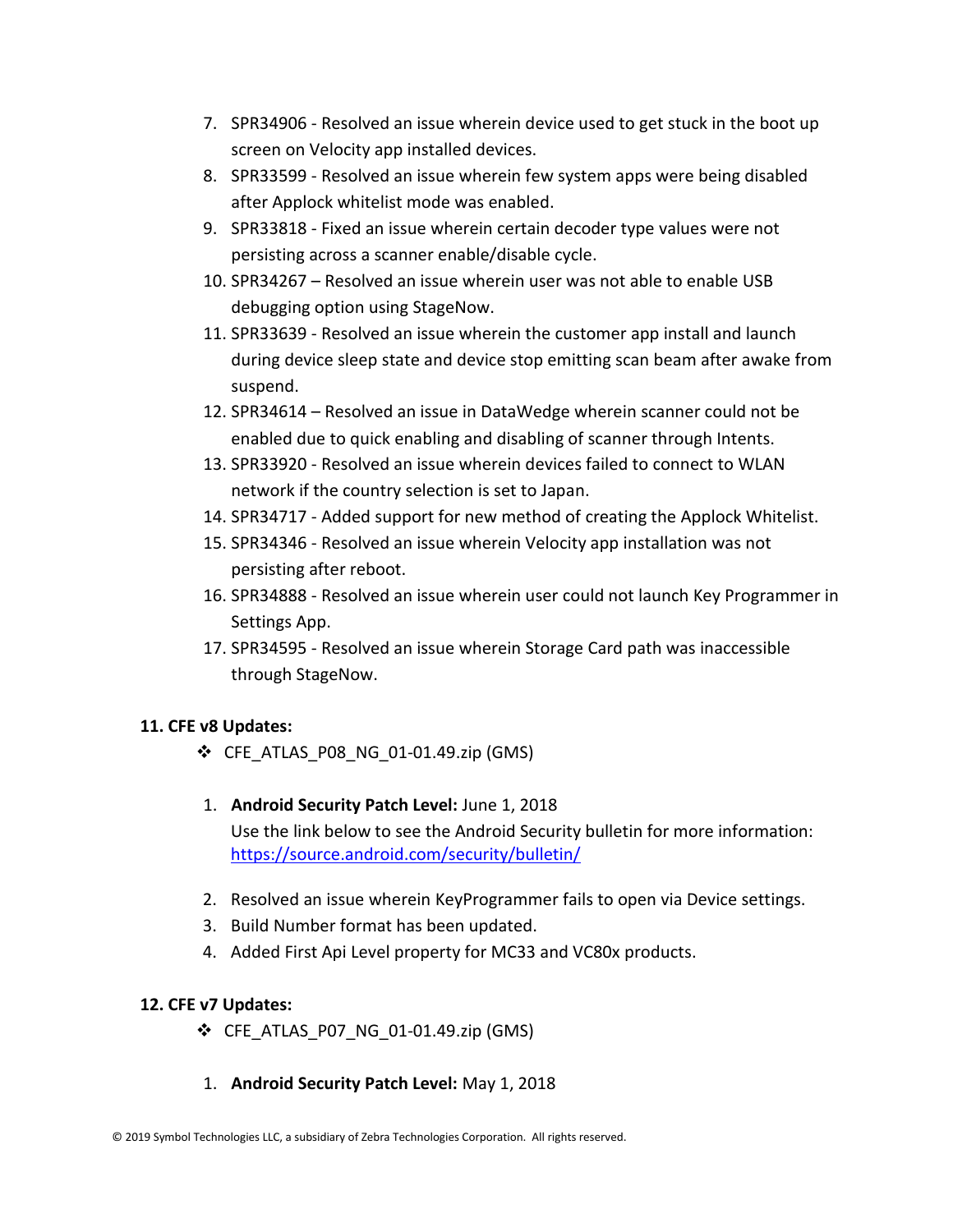- 2. Fix for Zebra setup wizard popup after OS upgrade.
- 3. **Updated below components:**
	- o MX: 8.0.0.10
	- o StageNow client: 3.1.0.1037
	- o DataWedge: 6.8.50
	- o Enterprise Keyboard: 1.8.0.8
	- o EMDK: 6.9.16.1216
- 4. Build ID format has been updated.
- 5. Included Zebra Software License Manager v3.0.1.
- 6. Added Wi-Fi power table for Japan.
- 7. SPR34179 Resolved an issue wherein device connects slowly to an AP.
- 8. SPR34175 Resolved an issue wherein device does not show preview information in Messaging App when language toggles from right-to-left.
- 9. SPR34259 Added support to use USBMgr CSP to limit the standard 4 options on device to only allow UsbExternalStorageUsage.
- 10. SPR34307 Resolved an issue wherein the device was unable to be staged via StageNow.
- 11. SPR34083/34014/32519 Resolved an issue wherein disabling WWAN radio via Airwatch using StageNow XML fails.
- 12. SPR33977 Resolved an issue wherein set time zone issue observed with StageNow.
- 13. SPR34213/31491 Resolved an issue wherein the device was unable to stage via StageNow.
- 14. SPR34420 Resolved an issue wherein floating scan bubble issue observed with Enterprise Keyboard.
- 15. SPR33755 Resolved an issue wherein the Whitelisted apps were unable to submit XML to MX.
- 16. SPR33207 Resolved an issue wherein the Device Diagnostic tool had an issue with reading the Battery Cycles in the application for PP+ batteries.
- 17. SPR33671 Resolved an issue wherein user was unable to create WIFI profile with username as backslash followed by number.
- 18. SPR33862 Resolved an issue wherein the Screen Time off settings using Display manager CSP was not working.
- 19. SPR33973 Resolved an issue wherein erroneously loading default profile by providing feature to ignore disabled profiles in DataWedge.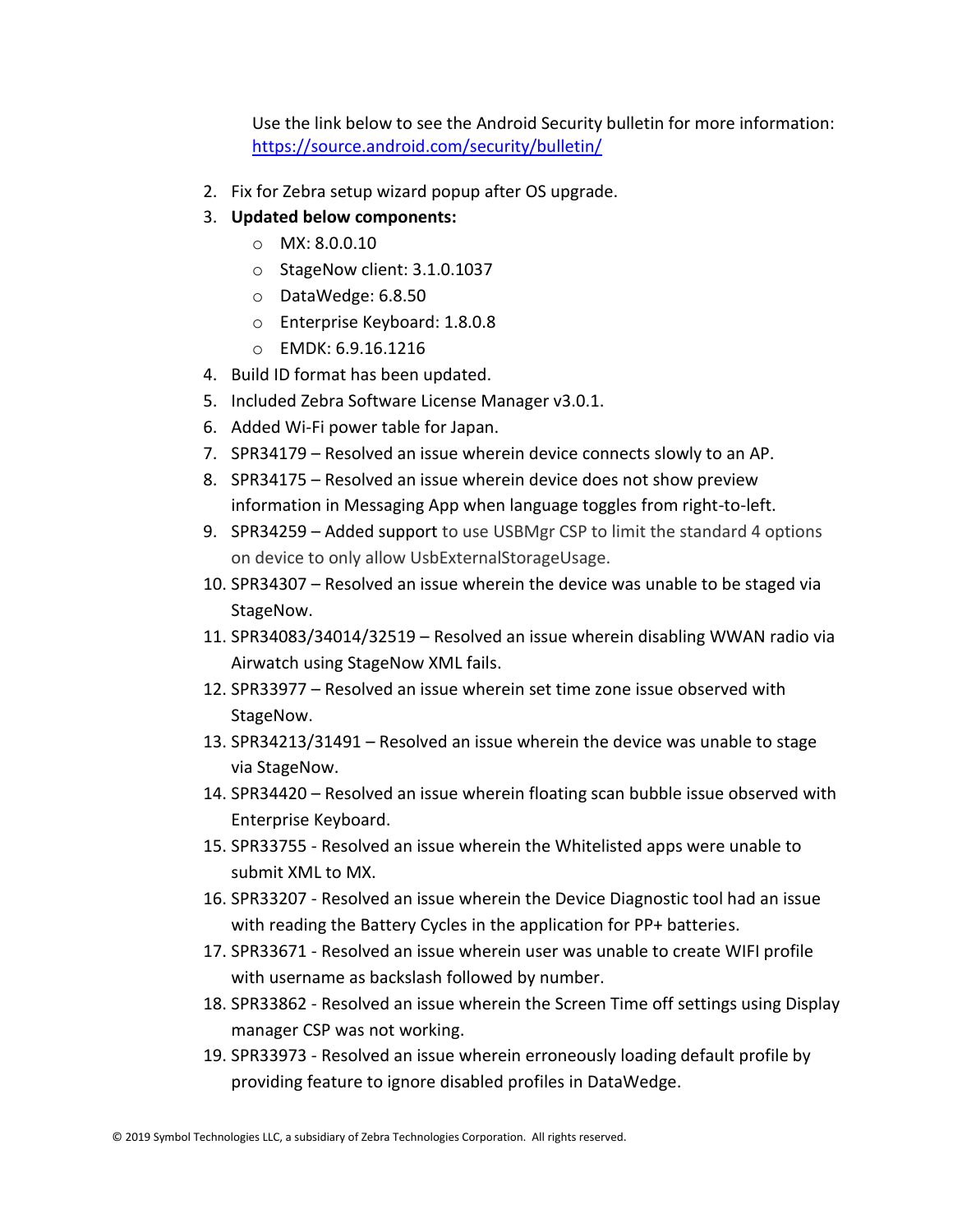- 20. SPR33848 Added support to included category field in intent profile in StageNow.
- 21. SPR34189 Resolved an issue wherein low ram and oom limit adjustments to provide more free memory.
- 22. SPR33876 Resolved an issue wherein Display Timeout was unable set via StageNow.
- 23. SPR33607 Resolved an issue where few fresh devices were unable to stage after unbox the device.
- 24. SPR33538 Resolved an issue wherein the Scanner beam stuck off and No LED beam while pressing scanner button.
- 25. SPR33981 Resolved an issue Czech Republic Regulatory Country could not be set using Wifi config profile.
- 26. Added Enterprise Browser package (com.symbol.enterprisebrowser) to white listed apps.
- 27. Resolved an issue wherein Settings App crashes while performing "Network Settings Reset".
- 28. A new device settings menu and an initial setup screen have been added to easily configure the Zebra analytics engine. The initial setup screen will be displayed upon bootup following an Enterprise Reset or Factory Reset. This screen can be skipped on an Enterprise Reset by provisioning using a StageNow profile (PowerMgr CSP), similar to what is available for the Google setup wizard bypass.
- 29. Resolved an issue wherein Bluetooth tethering was not working.

#### **13. Update005 Updates:**

❖ CFE-VC80x\_MC33-01-01-48-NG-00-A-05.zip (GMS)

| Components     | New Features                                                |  |
|----------------|-------------------------------------------------------------|--|
| <b>OS</b>      | Added support for FIPS                                      |  |
| <b>Battery</b> | Added support for battery hotswap with up to 30 seconds for |  |
|                | Wifi/BT persistence                                         |  |
| Scanning       | Added Simulscan on the part numbers with imager             |  |
|                | Added support for RS507x                                    |  |
|                | Fixed Bluetooth scanner firmware update failure             |  |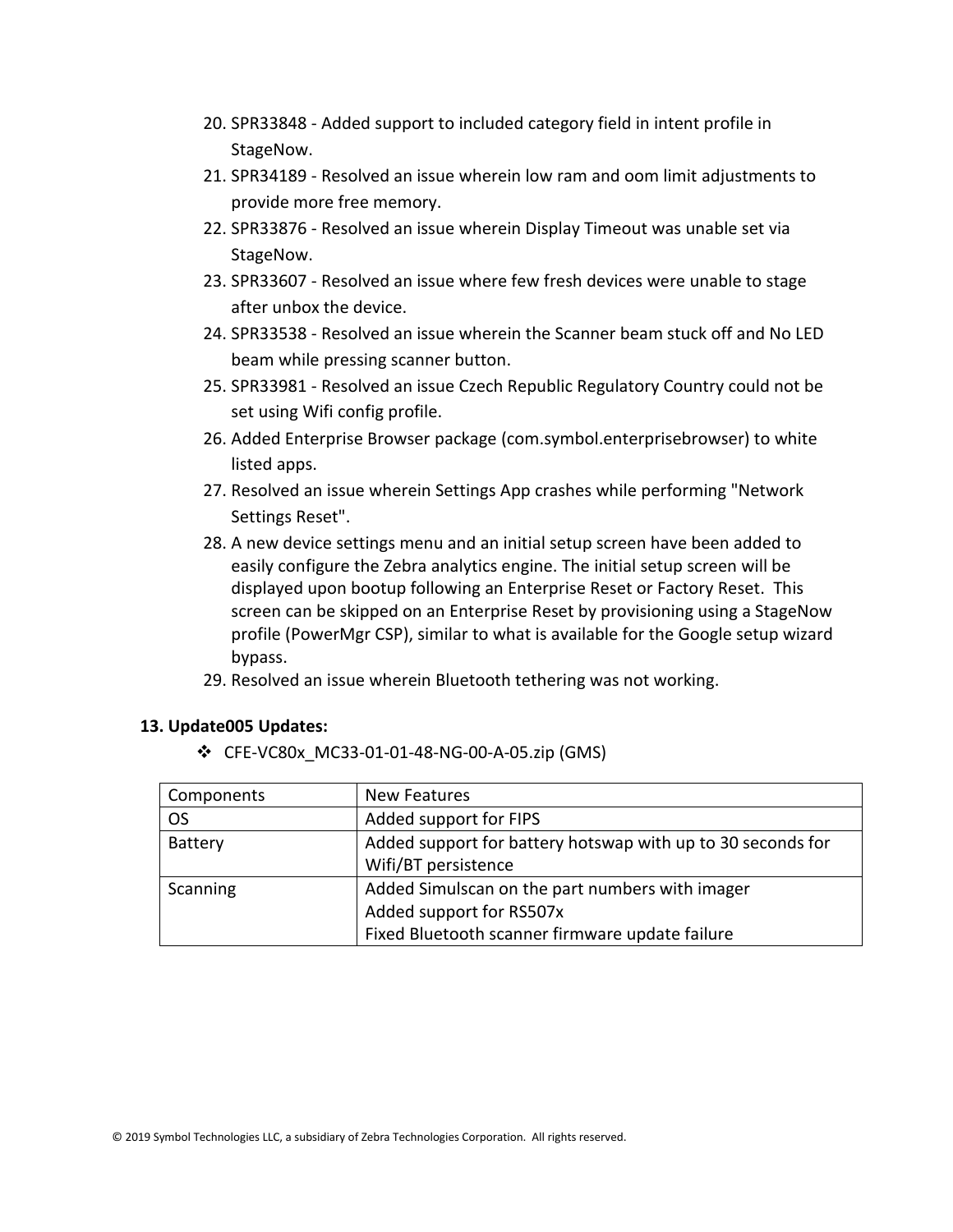| DataWedge   | Fixes:<br>SPR-33973 Resolved issue where Wrong profile gets loaded<br>when SwitchToProfile intent is used<br>SPR 33538 - Not able to load the correct profile when<br>Switch To Profile intent is used.<br>Features:<br>Changed the default Simul Scan template in a DataWedge<br>profile to "Default - Barcode 4.xml".<br>Added support for Dynamic template parameters in                |
|-------------|--------------------------------------------------------------------------------------------------------------------------------------------------------------------------------------------------------------------------------------------------------------------------------------------------------------------------------------------------------------------------------------------|
|             | SimulScan configuration.<br>Added Multibarcode support.<br>Added a barcode separator for multbarcode feature.<br>$\bullet$<br>Intent API extensions:<br>1. Added support to import full configuration database or<br>profile configuration database via intent API.                                                                                                                        |
|             | 2. Added support to get and set configuration of Serial<br>Input Plugin settings.                                                                                                                                                                                                                                                                                                          |
|             | Added support to install an application while in device in<br>suspend mode and make it to work with DataWedge. (SPR -<br>33639)                                                                                                                                                                                                                                                            |
| <b>EMDK</b> | Fixes:<br>Unable to create a DataWedge profile using EMDK Profile<br>Manager.<br>"getLabelType()" method returns "UNDEFINED" for<br>mailmark and Hanxin barcode                                                                                                                                                                                                                            |
|             | Features:<br>Enhanced Barcode Manager API:                                                                                                                                                                                                                                                                                                                                                 |
|             | Added support for the Mutli-Barcode decoding feature.<br>This feature allows scanning multiple barcodes in one<br>single scan:<br>o Added new value "MULTI BARCODE" in enum<br>ScanMode to enable decoding multiple barcodes at a<br>time.<br>Added new class "MultiBarcodeParams" in<br>$\circ$<br>ScannerConfig with parameter "barcodeCount" to set<br>the barcode count to be scanned. |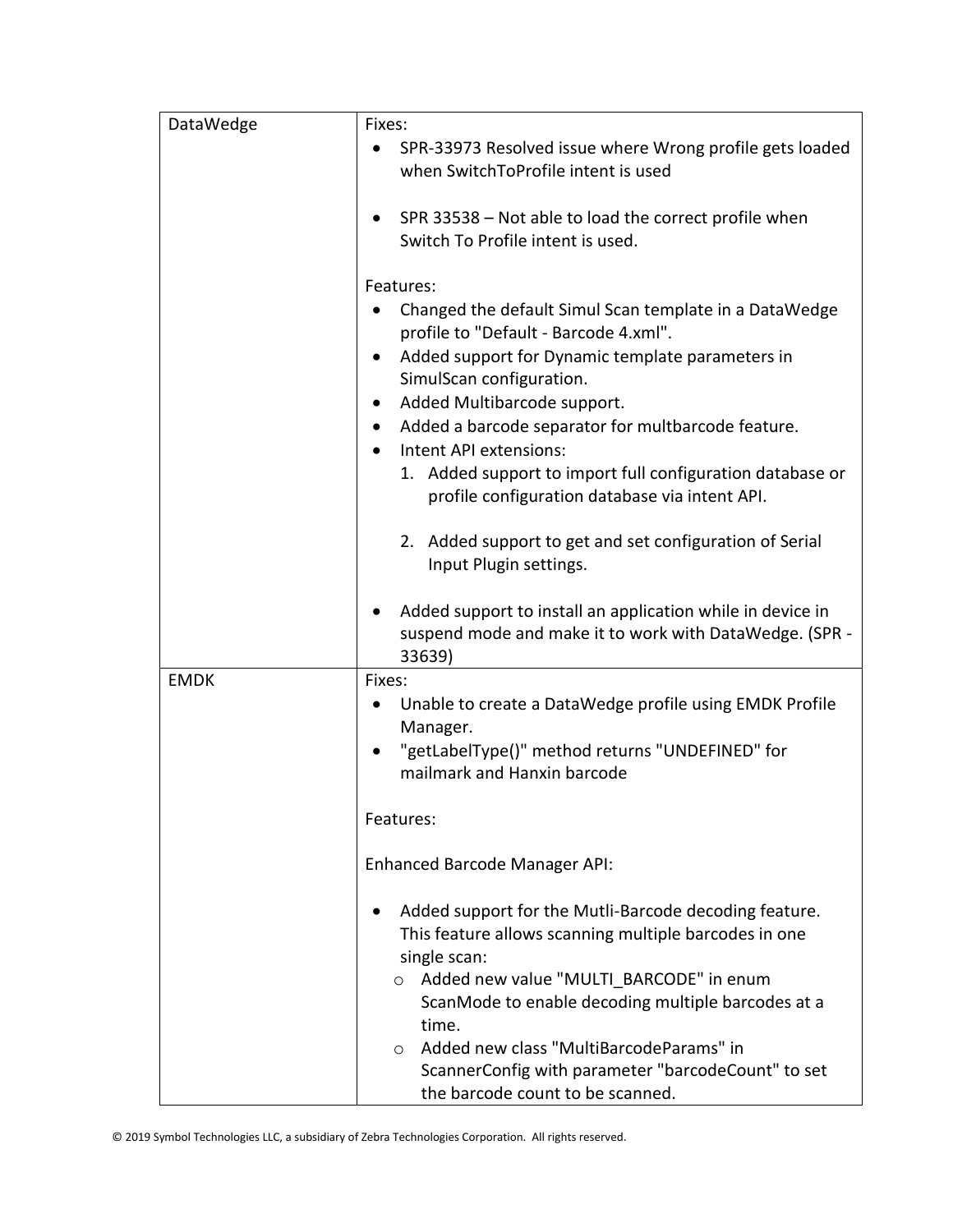|                  | <b>Enhanced SerialComm API:</b><br>The new flowControlMode feature has been added in the<br>SerialConfig class with RTS CTS, XON XOFF and NONE as<br>possible values. |
|------------------|-----------------------------------------------------------------------------------------------------------------------------------------------------------------------|
| <b>MX</b>        | Fixes:                                                                                                                                                                |
|                  | "Zebra Mobility Extensions Version" is shown as 1.3 on                                                                                                                |
|                  | Airwatch agent when UUT RAM is 85% filled<br>SPR-34145: Fixed issue where Wlan with WEP key INDEX 2                                                                   |
|                  | is not kept                                                                                                                                                           |
| <b>OEMConfig</b> | Fixes:                                                                                                                                                                |
|                  | "SignalOccurrenceOfThreat" parm is not added in                                                                                                                       |
|                  | threatStep                                                                                                                                                            |
| Ivanti Velocity  | Integrated Velocity ATTE 2.0                                                                                                                                          |

#### **14. CFE v4 Updates:**

❖ CFE-VC80x\_MC33-01-01-48-NG-00-A-04.zip (GMS)

## 1. **Android Security Patch Level:** March 5, 2018

Use the link below to see the Android Security bulletin for more information: <https://source.android.com/security/bulletin/>

#### 2. **Updated below components:**

- o Datawedge: 6.7.34
- o StageNow: 2.10.1.1386
- o EMDK: 6.8.20.1120
- o MX: 7.2.0.6
- o File browser: 1.19.1.2
- 3. SPR33311 Resolved an issue wherein RS507 is unable to connect via Bluetooth using Voxware voice application.
- 4. SPR33302 Resolved an issue wherein disabling the oval capacitive key via StageNow fails.
- 5. SPR34267 Resolved an issue wherein USB debugging failed to get enabled via StageNow.
- 6. SPR33639 Resolved an issue wherein device stops emitting scan beam after waking up from suspend state.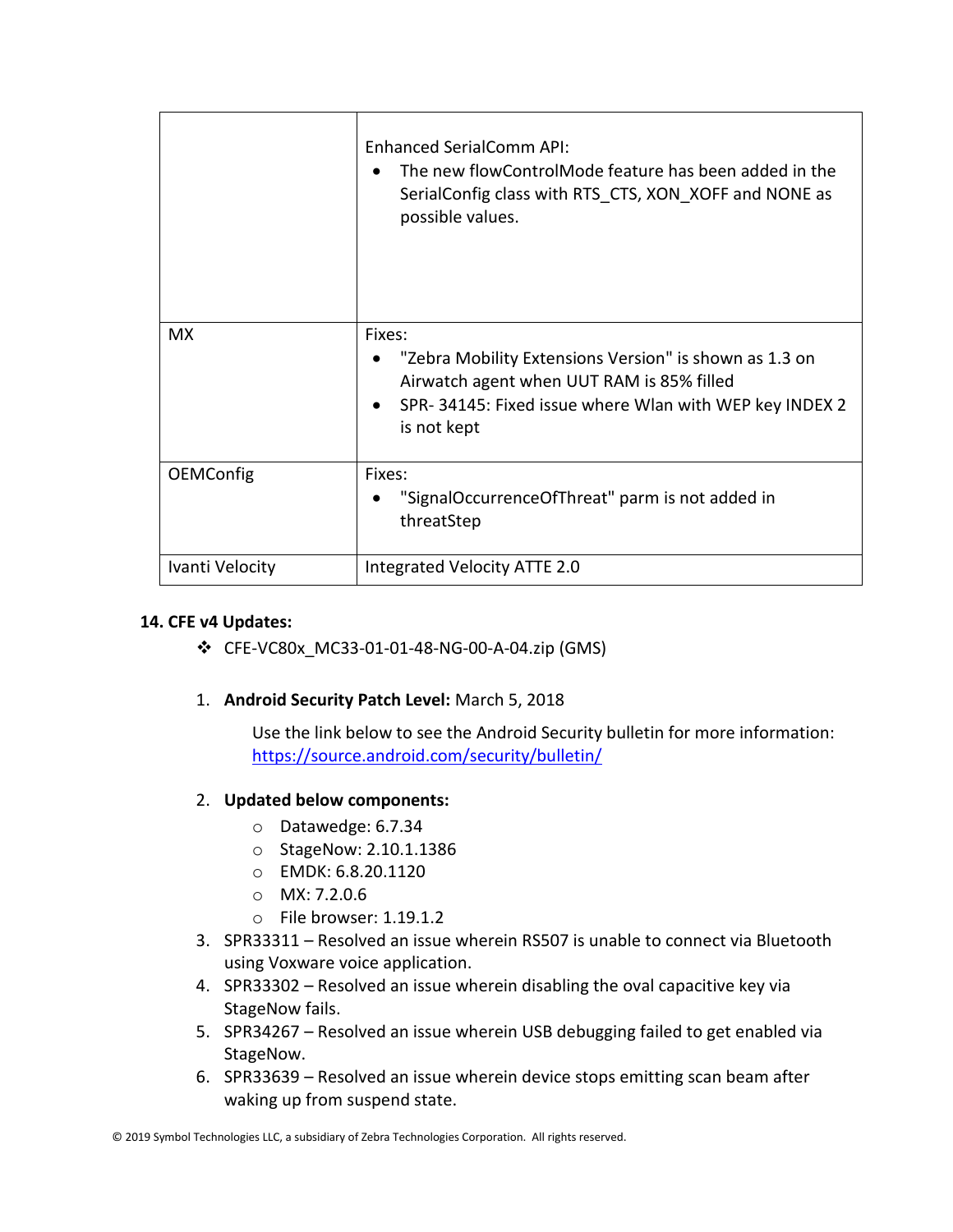7. SPR33799 – Resolved an issue wherein DataWedge was sending char 10 instead of char 13.

#### **15. CFE v3 Updates:**

- ❖ CFE-VC80x\_MC33-01-01-48-NG-00-A-03.zip (GMS)
- 1. Spectre and Meltdown (CVE-2017-5753, 5715, 5754) remediation provided by updates to timer access for CVE-2017-13218.
- 2. Fix for bug: BT connection state does not persist across reboots, if location settings is in enabled state

## <span id="page-17-0"></span>**Device Compatibility**

This software release has been approved for use on the following devices.

| <b>Device Part Number</b> | <b>Operating System</b> | <b>Device Part number</b> | <b>Operating System</b> |
|---------------------------|-------------------------|---------------------------|-------------------------|
| MC330K-GE3HA3NA           | Android N               | MC330M-RL4SG2RW           | Android N               |
| MC330K-GE3HA3RW           | Android N               | MC330M-SI2HA2RW           | Android N               |
| MC330K-GE4HA3NA           | Android N               | MC330M-SI30A2RW           | Android N               |
| MC330K-GE4HA3RW           | Android N               | MC330M-SI3HA2NA           | Android N               |
| MC330K-GE4HA4NA           | Android N               | MC330M-SI3HA2RW           | Android N               |
| MC330K-GE4HA4RW           | Android N               | MC330M-SI40A2NA           | Android N               |
| MC330K-GI3HA3NA           | Android N               | MC330M-SI4HA2NA           | Android N               |
| MC330K-GI3HA3RW           | Android N               | MC330M-SI4HA2RW           | Android N               |
| MC330K-GI3HA4RW           | Android N               | MC330M-SI4HG2NA           | Android N               |
| MC330K-GI4HA3NA           | Android N               | MC330M-SL2HA2RW           | Android N               |
| MC330K-GI4HA3RW           | Android N               | MC330M-SL2HG2RW           | Android N               |
| MC330K-GI4HA4NA           | Android N               | MC330M-SL3HA2NA           | Android N               |
| MC330K-GI4HA4RW           | Android N               | MC330M-SL3HA2RW           | Android N               |
| MC330K-GI4HG3NA           | Android N               | MC330M-SL4HA2NA           | Android N               |
| MC330K-GI4HG3RW           | Android N               | MC330M-SN3HA2RW           | Android N               |
| MC330K-GI4HG4NA           | Android N               | MC330M-SN4HA2NA           | Android N               |
| MC330K-GI4HG4RW           | Android N               | MC330M-RL2SG2US           | Android N               |
| MC330K-GL2HA3RW           | Android N               | MC330M-SL4HG2US           | Android N               |
| MC330K-GL3HA3RW           | Android N               | MC330M-SL3HG2US           | Android N               |
| MC330K-GL3HA4RW           | Android N               | MC330M-RL4SG2US           | Android N               |
| MC330K-GL4HA3NA           | Android N               | MC330M-RL3HG2US           | Android N               |
| MC330K-GL4HA3RW           | Android N               | MC330M-SN4HG2US           | Android N               |
| MC330K-GL4HA4NA           | Android N               | MC330M-SI3HG2US           | Android N               |
| MC330K-GL4HA4RW           | Android N               | MC330M-GL4HG2US           | Android N               |
| MC330K-GL4HG3RW           | Android N               | MC330M-GL3HG2US           | Android N               |
| MC330K-RC3HA4NA           | Android N               | MC330M-GL2HG2US           | Android N               |
| MC330K-RC3HA4RW           | Android N               | MC330M-GI3HG2US           | Android N               |
| MC330K-RC3HG4RW           | Android N               | MC330M-GI2HG2US           | Android N               |
| MC330K-RC4HA4NA           | Android N               | MC330K-SN4HG3US           | Android N               |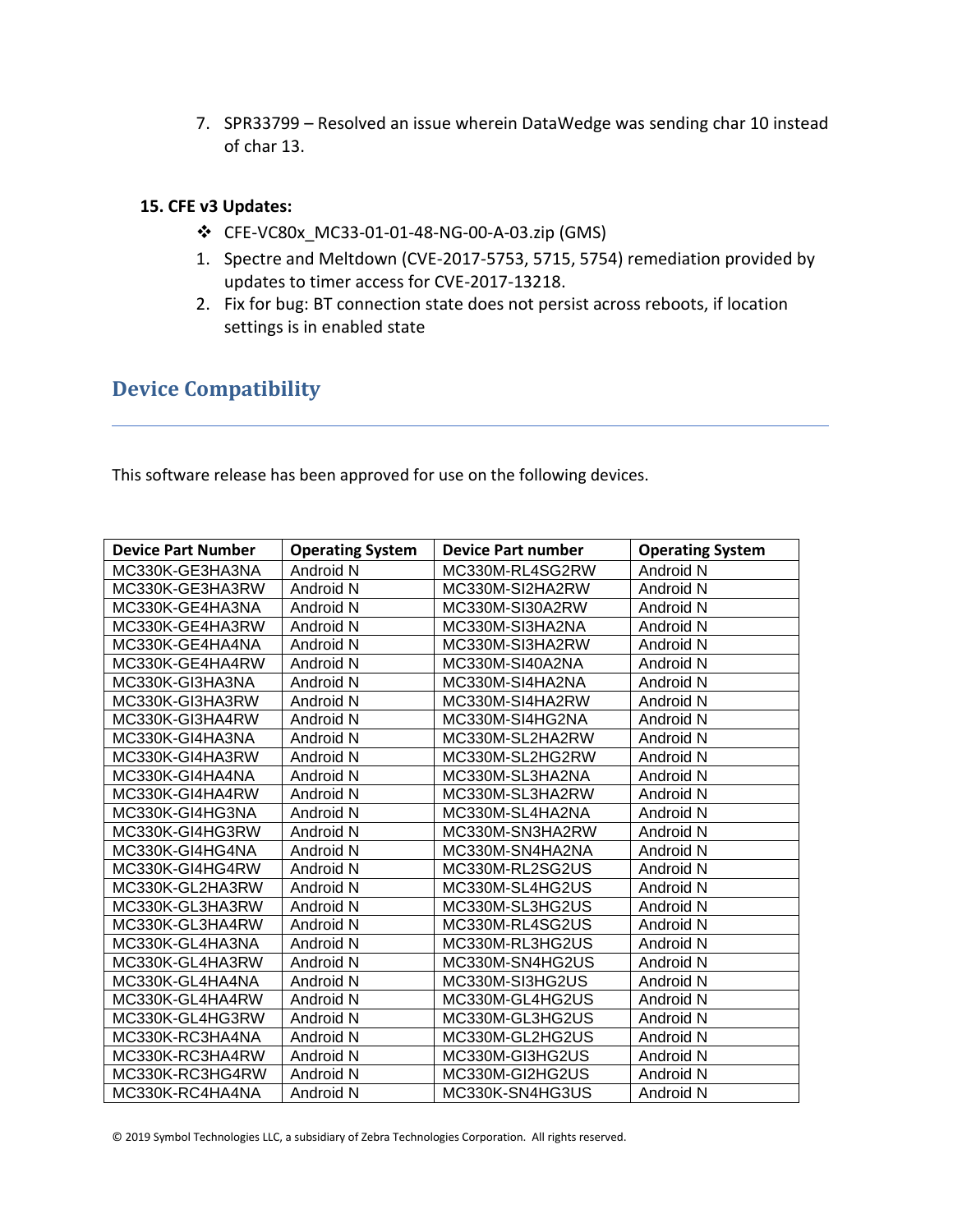| MC330K-RC4HA4RW | Android N | MC330K-SI3HG3US   | Android N |
|-----------------|-----------|-------------------|-----------|
| MC330K-RL3HA3RW | Android N | MC330K-GL4HG3US   | Android N |
| MC330K-RL3HG3RW | Android N | MC330K-RC4HG4US   | Android N |
| MC330K-RL3SG3RW | Android N | MC330K-RC3HG4US   | Android N |
| MC330K-RL4HA3NA | Android N | MC330K-GL4HG4US   | Android N |
| MC330K-RL4HA3RW | Android N | MC330K-GI3HG3US   | Android N |
| MC330K-RL4HG3NA | Android N | MC330K-SP4HG4US   | Android N |
| MC330K-SB3HA4NA | Android N | MC330K-SP3HG4US   | Android N |
| MC330K-SB3HA4RW | Android N | MC330K-SB3HG4US   | Android N |
| MC330K-SB3HG4RW | Android N | MC330K-SE4HG3US   | Android N |
| MC330K-SB4HA4NA | Android N | MC330K-SE3HG3US   | Android N |
| MC330K-SB4HA4RW | Android N | MC330K-SE2HG3US   | Android N |
| MC330K-SB4HG4NA | Android N | MC330K-GE4HG3US   | Android N |
| MC330K-SE2HA3RW | Android N | MC330K-GE3HG3US   | Android N |
| MC330K-SE3HA3NA | Android N | MC330K-GE2HG3US   | Android N |
| MC330K-SE3HA3RW | Android N | MC330K-SG4HG4US   | Android N |
| MC330K-SE4HA3NA | Android N | MC330K-SG3HG4US   | Android N |
| MC330K-SE4HA3RW | Android N | MC330K-SG2HG4US   | Android N |
| MC330K-SG3HA4NA | Android N | MC330K-GE4HG4US   | Android N |
| MC330K-SG3HA4RW | Android N | MC330K-GE2HG4US   | Android N |
| MC330K-SG4HA4NA | Android N | MC330K-GI3HG3US01 | Android N |
| MC330K-SI2HA3RW | Android N | MC330M-SN3HG2RW   | Android N |
| MC330K-SI3HA3NA | Android N | MC330M-SL3HG2RW   | Android N |
| MC330K-SI3HA3RW | Android N | MC330M-SI4HG2RW   | Android N |
| MC330K-SI3HG3RW | Android N | MC330M-SI3HG2RW   | Android N |
| MC330K-SI4HA3NA | Android N | MC330M-SI2HG2RW   | Android N |
| MC330K-SI4HA3RW | Android N | MC330M-RL3HG2RW   | Android N |
| MC330K-SI4HG3NA | Android N | MC330M-RL2SG2RW   | Android N |
| MC330K-SL2HA3RW | Android N | MC330M-GL4HG2RW   | Android N |
| MC330K-SL4HA3RW | Android N | MC330M-GL2HG2RW   | Android N |
| MC330K-SN3HA3RW | Android N | MC330M-GI4HG2RW   | Android N |
| MC330K-SN4HA3NA | Android N | MC330M-GI4HG2IN   | Android N |
| MC330K-SN4HA3RW | Android N | MC330M-GI3HG2IN   | Android N |
| MC330K-SP3HA4NA | Android N | MC330M-GI2HG2RW   | Android N |
| MC330K-SP3HA4RW | Android N | MC330K-SP4HG4RW   | Android N |
| MC330K-SP4HA4NA | Android N | MC330K-SP3HG4RW   | Android N |
| MC330K-SP4HA4RW | Android N | MC330K-SN4HG3RW   | Android N |
| MC330M-GI2HA2NA | Android N | MC330K-SN3HG3RW   | Android N |
| MC330M-GI2HA2RW | Android N | MC330K-SL4HG3RW   | Android N |
| MC330M-GI30A2RW | Android N | MC330K-SL2HG3RW   | Android N |
| MC330M-GI3HA2IN |           | MC330K-SI4HG3RW   |           |
|                 | Android N | MC330K-SI2HG3RW   | Android N |
| MC330M-GI3HA2NA | Android N |                   | Android N |
| MC330M-GI3HA2RW | Android N | MC330K-SG3HG4RW   | Android N |
| MC330M-GI3HG2RW | Android N | MC330K-SG2HG4RW   | Android N |
| MC330M-GI40A2NA | Android N | MC330K-SE4HG3RW   | Android N |
| MC330M-GI4HA2IN | Android N | MC330K-SE3HG3RW   | Android N |
| MC330M-GI4HA2NA | Android N | MC330K-SE2HG3RW   | Android N |
| MC330M-GI4HA2RW | Android N | MC330K-SB4HG4RW   | Android N |
| MC330M-GI4HG2NA | Android N | MC330K-RL4HG3RW   | Android N |
| MC330M-GL2HA2NA | Android N | MC330K-RC4HG4RW   | Android N |
| MC330M-GL2HA2RW | Android N | MC330K-GL4HG3RW   | Android N |
| MC330M-GL3HA2NA | Android N | MC330K-GL3HG4RW   | Android N |
| MC330M-GL3HA2RW | Android N | MC330K-GL3HG3RW   | Android N |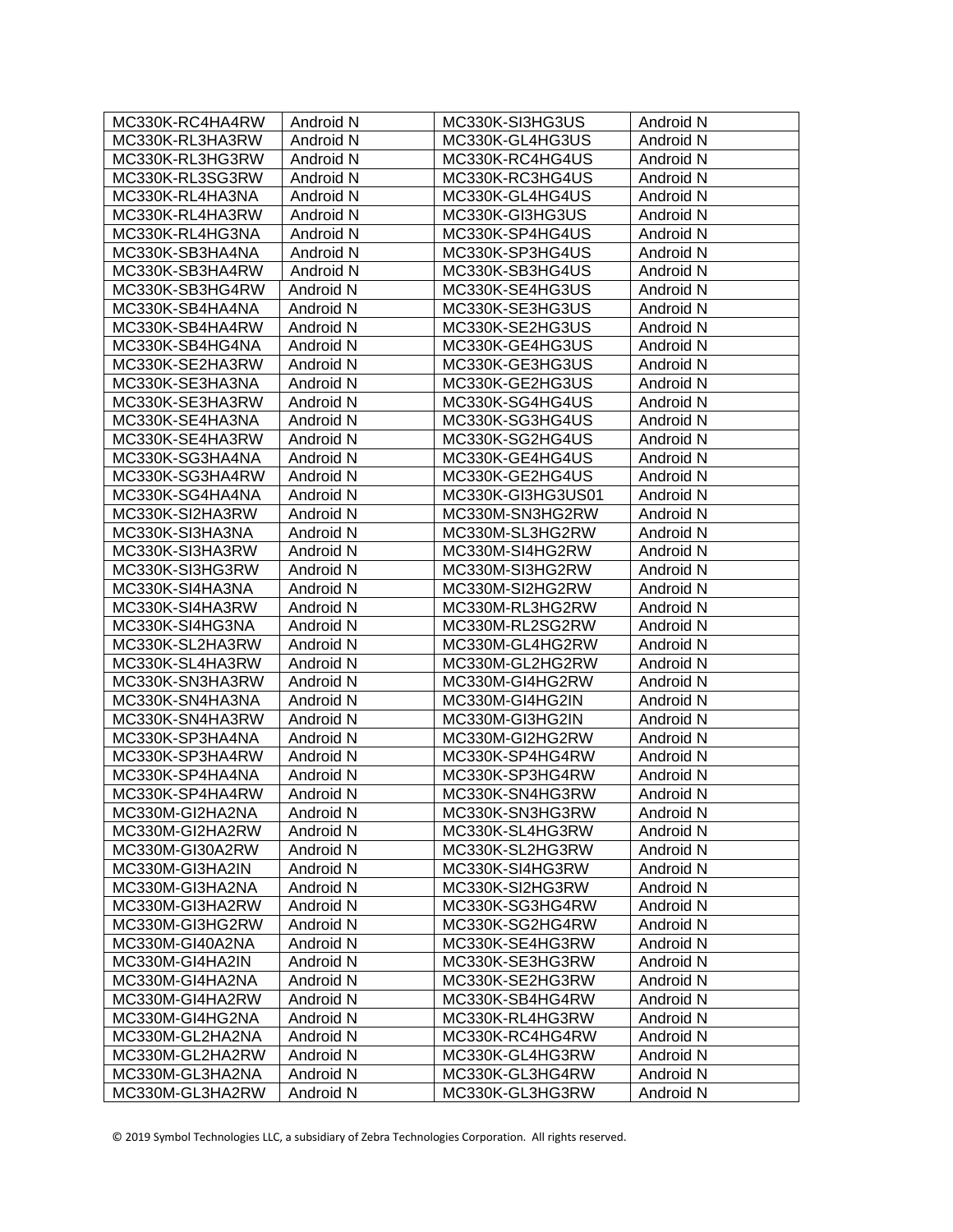| MC330M-GL3HG2RW | Android N | MC330K-GL2HG3RW   | Android N |
|-----------------|-----------|-------------------|-----------|
| MC330M-GL40A2NA | Android N | MC330K-GI3HG4RW   | Android N |
| MC330M-GL40A2RW | Android N | MC330K-GI3HG3RW   | Android N |
| MC330M-GL4HA2NA | Android N | MC330K-GE4HG4RW   | Android N |
| MC330M-GL4HA2RW | Android N | MC330K-GE4HG3RW   | Android N |
| MC330M-RL2SA2NA | Android N | MC330K-GE3HG3RW   | Android N |
| MC330M-RL2SA2RW | Android N | MC330K-GE2HG4RW   | Android N |
| MC330M-RL3HA2NA | Android N | MC330K-GE2HG3RW   | Android N |
| MC330M-RL3HA2RW | Android N | MC330K-GI3HG3RW01 | Android N |
| MC330M-RL3SA2NA | Android N | MC330K-GE2HA3US   | Android N |
| MC330M-RL3SA2RW | Android N | MC330K-GE2HA4US   | Android N |
| MC330M-RL3SG2NA | Android N | MC330K-SE2HA3US   | Android N |
| MC330M-RL3SG2RW | Android N | MC330K-SG2HA4US   | Android N |
| MC330M-RL40A2NA | Android N | MC330K-GE2HA3RW   | Android N |
| MC330M-RL4SA2NA | Android N | MC330K-GE2HA4RW   | Android N |
| MC330M-RL4SA2RW | Android N | MC330K-SG2HA4RW   | Android N |

## <span id="page-19-0"></span>**Installation Requirements**

Install baseline 01-01-48-NG-00-A (GMS)

#### **IMPORTANT NOTE:**

- Upgrading to this OS version (01-01-49.00-NG-U19-STD LG patch v19) blocks the downgrade prior to Update005 releases.
- Users updating from 01-01-49-NG-00-A BSP baseline to LG patch v19 will be allowed only to downgrade till Update005, using the Update005 package. The Base OS versions cannot be flashed anymore.

## <span id="page-19-1"></span>**Installation Instructions**

#### **Using ADB Sideload**

*The installation instructions assume you have ADB installed on your PC (the adb drivers and such) and your MC33x has Developer options enabled and USB debugging ON: Instructions on HOW TO enable ADB is also captured in Integrator guide.*

- 1. Connect the MC33x to the PC using the USB data cable or through the cradle.
- 2. You may need to pull down the top menu and if you see "USB for charging", touch it and then change it to "File transfers".
- 3. Open Command Prompt, run *"adb devices"* and check to see if you are able to see the device's serial number.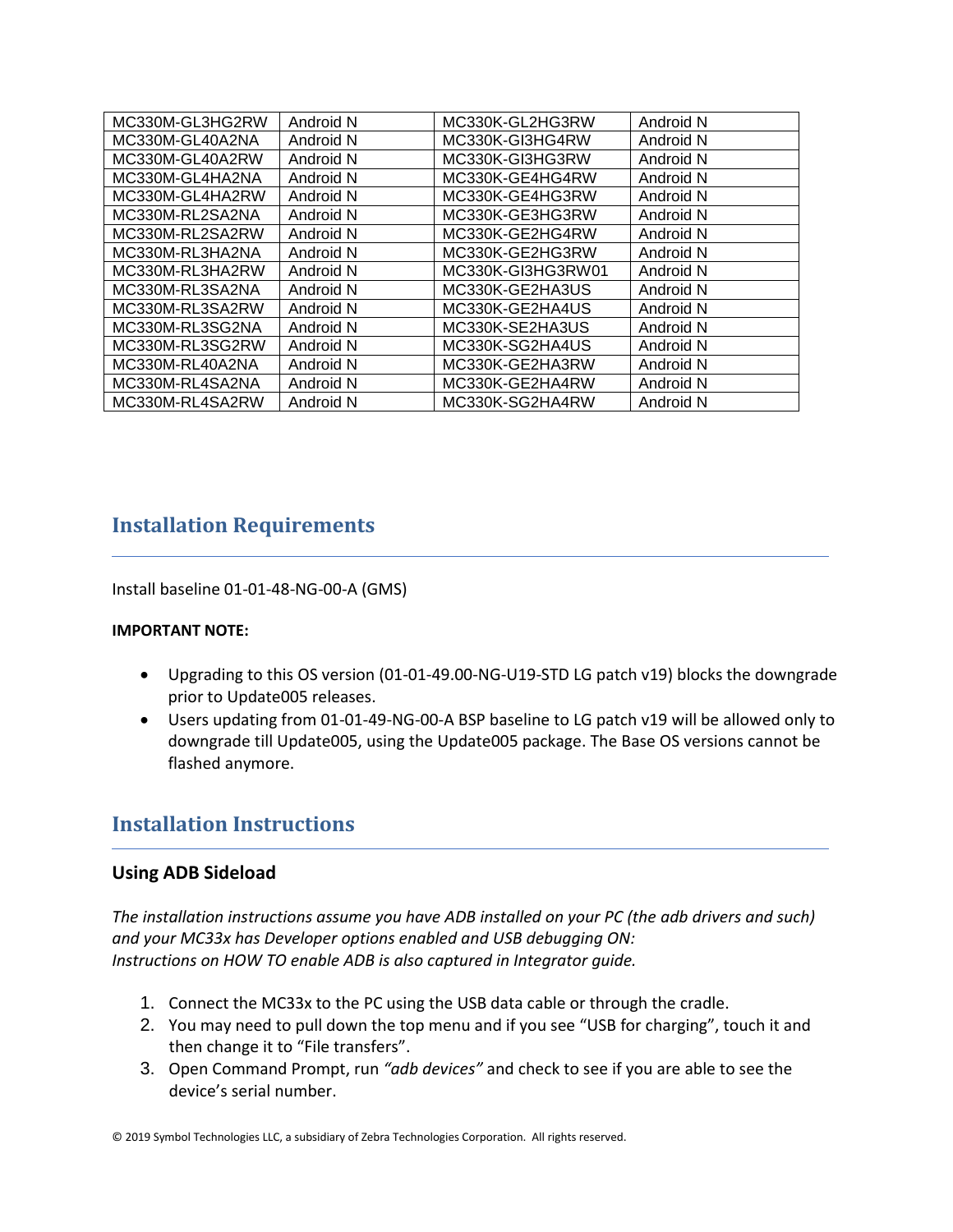If yes, proceed to next step

If not please get the PC set up with the proper drivers or install an External SD Card.

- 4. You may also get a pop up on your PC (Win 7) that you will be connected as a Portable MediaPlayer. This can be ignored.
- 5. Download Image
	- a. **CFE\_ATLAS\_01-01-49.00-NG-U19-STD.zip** listed above in content section
	- b. Reset files (Optional)
- 6. Entering into Recovery Mode
	- a. Option 1: In Command Prompt, type *"adb reboot recovery" and click enter*.
	- b. Option 2:
		- Gun device: Reboot the device and keep the GUN (grip) trigger held.
		- Brick device: Reboot the device and hold both scan triggers on either side of device simultaneously.
	- When Zebra Technologies logo appears on the screen release the trigger
- 7. MC33x will reboot and land up on the Android Recovery screen.
- 8. If applying patch via sideload method
	- a. Use UP and DOWN keys on the keypad to navigate up/down highlight item
	- b. Use ENTER key on the keypad to select menu item "Apply update via adb sideload"
- 9. With your Command Prompt, open, type "adb sideload" and add a space and then drag and drop the patch file on to it and click enter.
	- a. Your PC screen will show files being installed and a little blue horizontal progress bar on your device will show status… And after about 6 minutes (could be 10+ minutes if installing GMS) it should be done and you should be back at the Android Recovery screen.
	- b. Repeat above steps for all mandatory packages
- 10. *"Reboot system now"* is highlighted. Press the Power Key to Reboot.
- 11. Device reboots and you see Zebra on top and POWERED BY android at the bottom and after about 1 minute will transition to the MC33X splash screen with 5 dancing white dots at bottom… it will stay at this screen for a little over another minute *(could be another 7+ minutes if installing GMS)* and then you are at the Factory "Welcome" screen.
- 12. If you installed a GMS BSP, you will need to complete the process by setting up Wi‐Fi and E‐ mail accounts and such. If on AOSP (non‐GMS), there is no process to follow.
- 13. At the Home Screen, we need to verify that the BSP upgrade took place and set the Date & Time.
	- a. Go to "Settings" and scroll down to "About phone" and look at the "Build number". It should start with "**01-01-49.00-NG-U19-STD**". Now you are on the correct BSP.
	- b. Setting the Date and Time. If you associate to a WLAN AP, do so now, as it should automatically set the time and date… the only thing left is to set the time zone. Go to "Settings" and scroll to and select "Date & time". Scroll down to and select "Select time zone" and scroll down to and select the appropriate time zone and you are done.
- 14. To Check the Android Patch Level after installing the CFE package in the device,
	- a. Settings->About Phone->SW Components: Device Update Version: **19**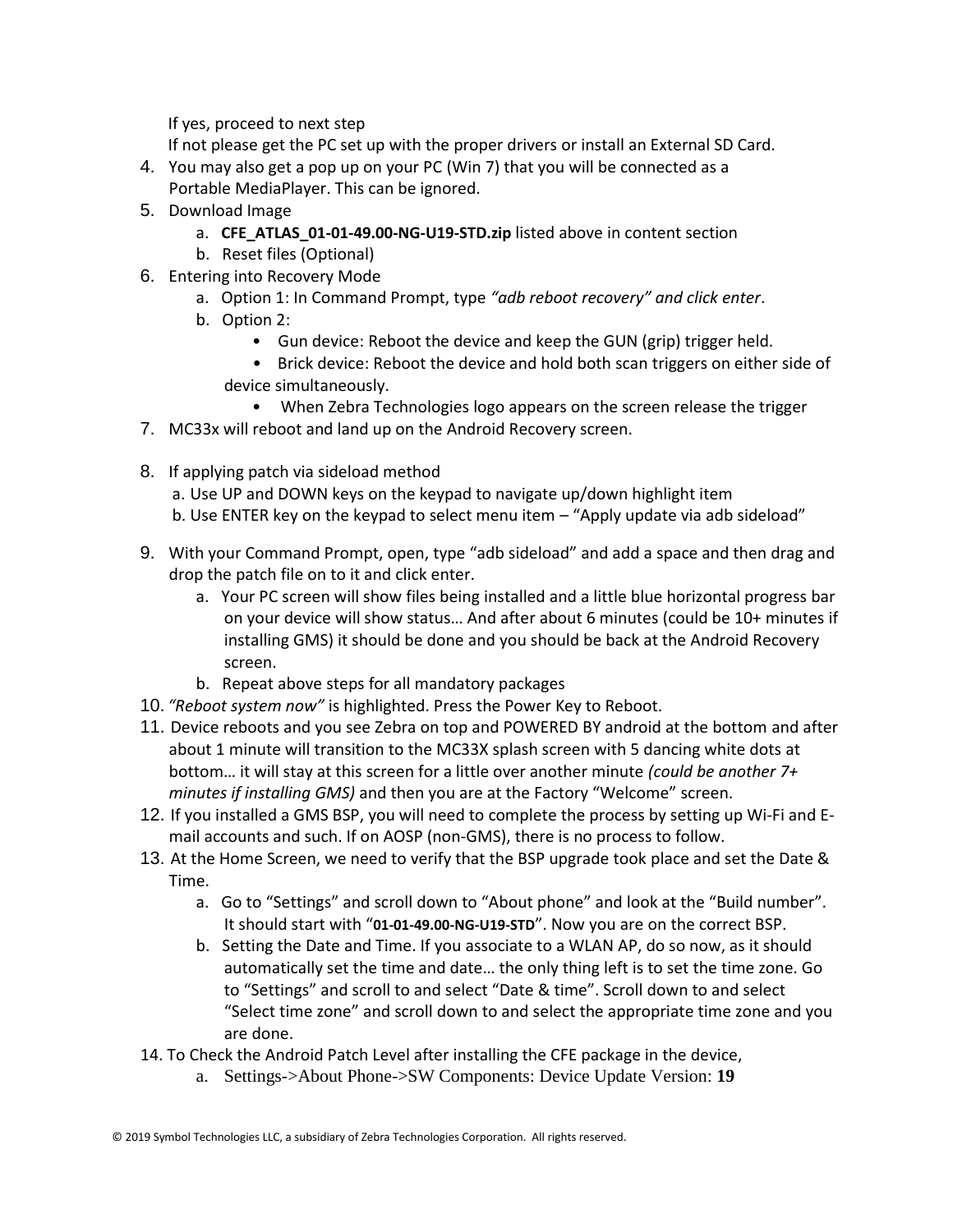b. ADB Shell method: Execute following command from PC's command prompt:

\$ adb shell getprop ro.device.patch.version

\$ **19**

15. Now you are all set to use your MC33X.

## **Using External SD card**

- 1. Plug the MC33X into the USB & Charging Cable and then the Cable to the PC. If you have a Cradle with USB connectivity, you may use that as well.
- 2. You may need to pull down the top menu and if you see "USB for charging", touch it and then change it to "File transfers".
- 3. Download **CFE\_ATLAS\_01-01-49.00-NG-U19-STD.zip** and drag & drop the file on External SD card
- 4. Entering into Recovery Mode
	- Gun device: Reboot the device and keep the GUN (grip) trigger held.
	- Brick device: Reboot the device and hold both scan triggers on either side of device simultaneously.
		- When Zebra Technologies logo appears on the screen release the trigger
- 5. Your MC33X will reboot and land up on the Android Recovery screen.
- 6. Applying update via External SD card
	- a. Use UP and DOWN keys on the keypad to navigate up/down highlight item
	- b. Use ENTER key on the keypad to select menu item "Apply update from External SDCard"
	- c. Repeat above steps for all mandatory packages
- 7. *"Reboot system now"* is highlighted. Press the Power Key to Reboot.
- 8. Device reboots and you see Zebra on top and POWERED BY android at the bottom and after about 1 minute will transition to the MC33X splash screen with 5 dancing white dots at bottom… it will stay at this screen for a little over another minute *(could be another 7+ minutes if installing GMS)* and then you are at the Factory "Welcome" screen.
- 9. If you installed a GMS BSP, you will need to complete the process by setting up Wi‐Fi and E‐ mail accounts and such. If on AOSP (non‐GMS), there is no process to follow.
- 10. At the Home Screen, we need to verify that the BSP upgrade took place and set the Date & Time.
	- a. Go to "Settings" and scroll down to "About phone" and look at the "Build number". It should start with "**01-01-49.00-NG-U19-STD**". Now you are on the correct BSP.
	- b. Setting the Date and Time. If you associate to a WLAN AP, do so now, as it should automatically set the time and date… the only thing left is to set the time zone. Go to "Settings" and scroll to and select "Date & time". Scroll down to and select "Select time zone", and scroll down to and select the appropriate time zone and you are done.
- 11. To Check the Android Patch Level after installing the CFE package in the device,
	- a. Settings->About Phone->SW Components: Device Update Version: **19**